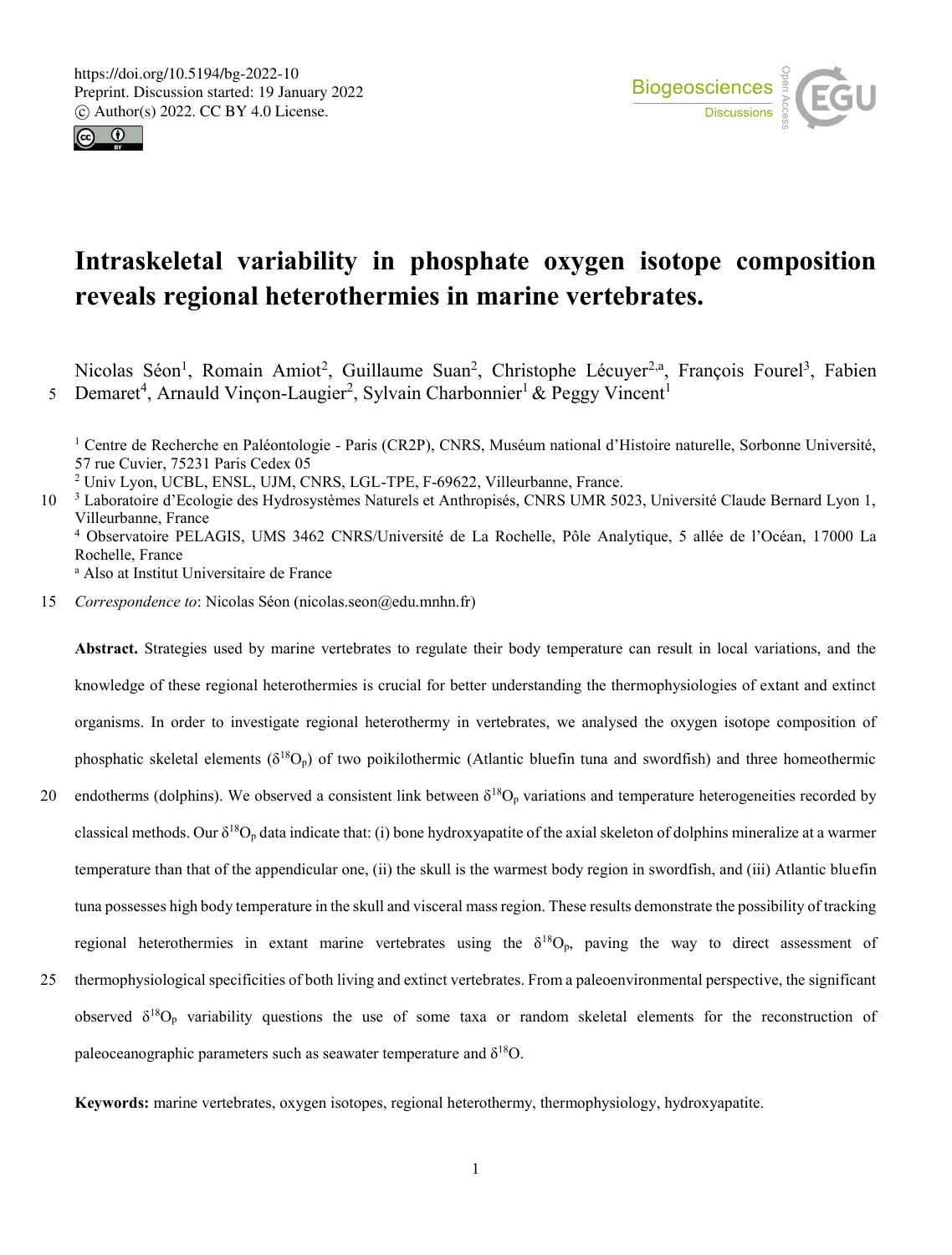



# **1 Introduction**

- 30 Within vertebrates, ectotherms (e.g. crocodylomorphs, snakes, lizards, turtles, lissamphibians, chondrichthyans and osteichthyans) rely on environmental heat sources to reach their optimal functional body temperature (Rodbard, 1953) and use behavioural adaptations to maintain it (Crawshaw and Hammel, 1971; Smith, 1979; Hight and Lowe, 2007). Contrarily, endotherms (birds and mammals) produce their body heat physiologically through metabolic processes (e.g. Cannon and Nedergaard, 2004; Legendre and Davesne, 2020). Some of them, the homeotherms, maintain their organs and nervous system
- 35 at a nearly constant temperature (within  $\pm 2^{\circ}$ C) by regulating their thermogenesis and thermolysis (Scholander, 1955) while poikilotherms possess deep body temperature which covaries with environmental temperatures (Schmidt-Nielsen et al., 1966; Bennett et al., 1993; Sherwin, 2010; Allali et al., 2013; Nicol, 2017). Maintaining a high and constant temperature throughout the body in non-normothermic conditions is extremely energy-consuming for homeotherms. Consequently, many of them let the temperature of some areas of the body drop to reduce their energy need and limit heat losses (Irving and Hart, 1957;
- 40 Rommel et al., 1992; Eichhorn et al., 2011). On the other hand, some poikilotherms are able to produce heat locally (Carey, 1982; Block, 1986; Dickson and Graham, 2004) to improve visual acuity in cold environment (Block, 1987; Fritsches et al., 2005), swim faster or migrate longer distances (Bernal et al., 2001; Blank et al., 2007; Watanabe et al., 2015). These two strategies lead to temperature heterogeneities called regional heterothermies which can be measured on extant organisms thanks to thermometer reading (Ponganis et al., 2003; Morkel et al., 2012) and thermal imagery (Hampton et al., 1971;
- 45 Tattersall et al., 2009). However, such methods suffer from several types of limitation. Indeed, *in situ* temperature measurements require the handling of the animal, leading to stress-induced and thus punctual rises in body temperature (Bouwknecht et al., 2007), whereas the infrared thermography is inefficient underwater. It is also difficult to apply them to large and rare living organisms, and in any case impossible to apply on extinct ones.

A possible way to track intra-individual temperature heterogeneities and thus regional heterothermies of both extant and extinct

50 marine vertebrates could be the use of the oxygen isotope composition of phosphate ( $\delta^{18}O_p$ ) from bioapatite (the mineral forming the bones, teeth and scales of vertebrates). Indeed, vertebrate  $\delta^{18}O_p$  values reflect both the oxygen isotope composition of their body water ( $\delta^{18}O_{bw}$ ), stemming from ingested water in osteichthyans or from food for marine mammals (Telfer et al., 1970; Hui, 1981; Ortiz, 2001; Rosen and Worthy, 2018), and their body temperature due to the thermo-dependent oxygen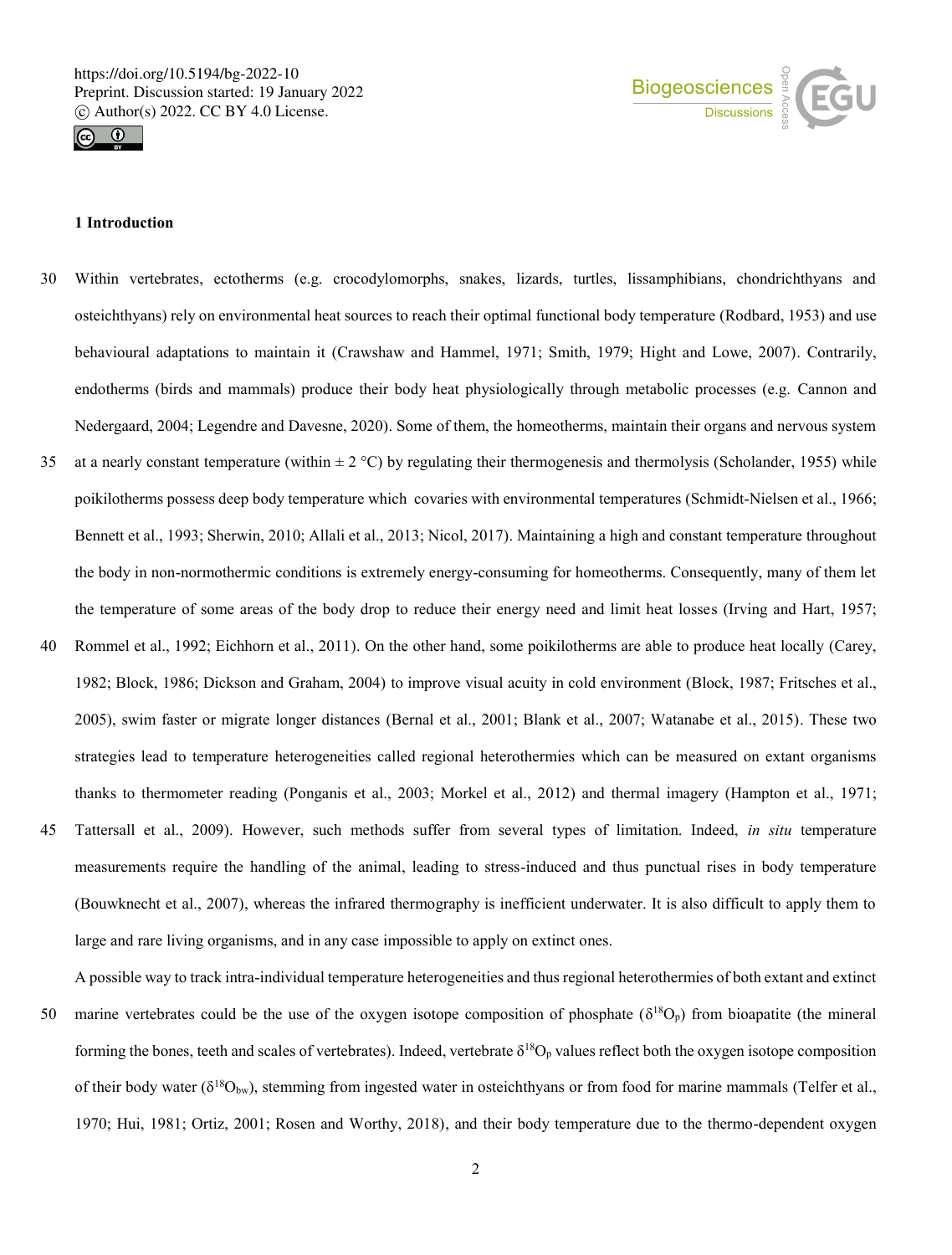



isotope fractionation between phosphatic tissues and body fluids ( $\delta^{18}O_{bw}$ ) from which they mineralize (Longinelli and Nuti, 55 1973; Kolodny et al., 1983; Longinelli, 1984; Luz et al., 1984; Lécuyer et al., 2013). Based on these considerations, it is expected that homeothermic endotherms record homogeneous intra-skeletal  $\delta^{18}O_p$  values, whereas in poikilothermic endotherms, intraskeletal  $\delta^{18}O_p$  variability would highlight regional heterothermies. A few studies have investigated the intraskeletal  $\delta^{18}O_p$  variability in some terrestrial and semi-aquatic extant organisms but the relatively reduced number of samples (n < 10 per individual) of these datasets considerably limits the significance of the  $\delta^{18}O_p$  variability (Barrick, 1998; 60 Stoskopf et al., 2001; Missell, 2004; Coulson et al., 2008; Clauzel et al., 2020). Some palaeontological studies were focused on the search of regional heterothermies in dinosaurs (Barrick and Showers, 1994, 1995; Barrick et al., 1996, 1998) but the observed variability in  $\delta^{18}O_p$  through the skeleton was difficult to interpret without any present-day isotopic framework and concrete evidence that the isotopic method works for extant animals possessing regional heterothermies.

In this study, we present new  $\delta^{18}O_p$  data obtained from cephalic, axial and appendicular skeletal elements to document the  $\delta^{18}$ O<sub>p</sub> variability in selected marine vertebrates with well-documented regional heterothermies and contrasted thermoregulatory strategies. We compare the obtained  $\delta^{18}O_p$  variations with available body temperature measurements obtained from classical methods and, finally, we discuss the possibility of using this proxy as a tool to identify thermoregulatory strategies and regional heterothermies of both extant and extinct marine vertebrates.

# **2. Materials and methods**

# 70 **2.1. Sampled specimens**

Five wild specimens belonging to four fully aquatic marine species were studied. They consist of three homeothermic endotherms (Delphinidae Gray, 1821: two specimens of *Delphinus delphis delphis* Linnaeus, 1758 (M.1162 and MNHN-ZM-AC-1876-275), one specimen of *Cephalorhynchus commersonii kerguelensis* Robineau, Goodal, Pichler & Baker, 2007 (MNHN-ZM-AC-1983-058)) and two poikilothermic endotherms (Scombridae Rafinesque, 1815: one specimen of *Thunnus* 

75 *thynnus* Linnaeus, 1758; Xiphiidae Swainson, 1839: one specimen of *Xiphias gladius*). All the specimens sampled in our study are adult. Dolphins specimens were found stranded on the coasts of western France, Kerguelen archipelago and Algeria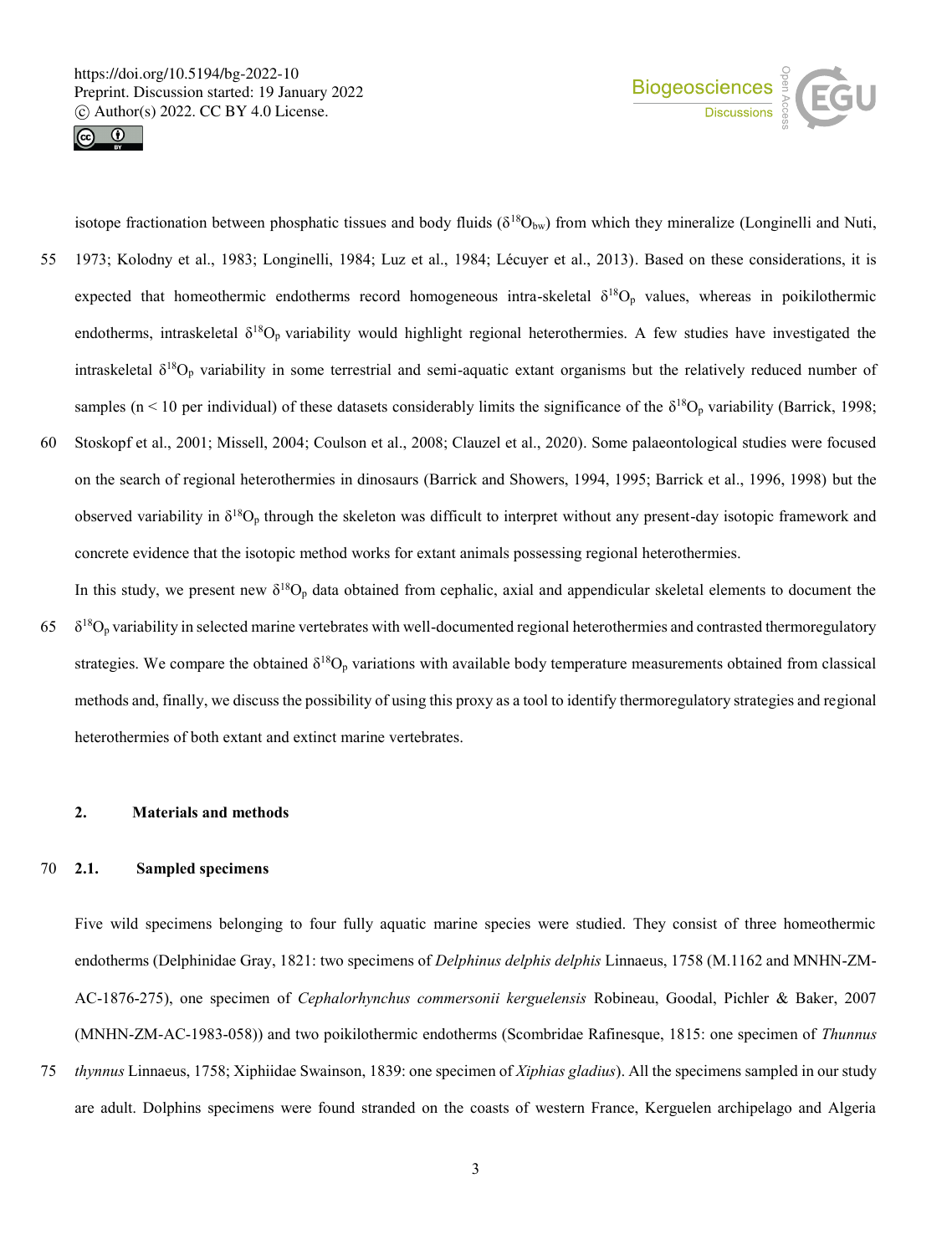



(Supplementary material, Table S1), and are curated at the Observatoire des mammifères et oiseaux marins (PELAGIS, France) and at the Museum national d'Histoire naturelle (MNHN, Paris, France), while the swordfish and Atlantic bluefin tuna specimens were obtained from a local fish shop (See supplementary information 1). Between 24 and 44 skeletal elements per 80 specimen covering all body regions were analysed for their  $\delta^{18}O_p$  values. About 50 mg of each skeletal element were ground into a fine powder using either a Dremel<sup>TM</sup> diamond-head drill or a mortar and pestle. The cortical part of the bone and areas with minimal physical degradation were selected during the sampling process.

# **2.2. Oxygen isotope analysis of biogenic apatite phosphate**

- 85 To measure oxygen isotope ratios of biogenic apatite phosphate by gas mass spectrometry techniques, samples were treated according to the wet chemistry protocol described by Crowson et al. (1991) and slightly modified by Lécuyer et al. (2013). The protocol consists of the isolation of phosphate ions (PO<sub>4</sub><sup>3-</sup>) from apatite as silver phosphate crystals (Ag<sub>3</sub>PO<sub>4</sub>). The Ag<sub>3</sub>PO<sub>4</sub> crystals were filtered, dried and cleaned. For each sample, five aliquots of  $300 \pm 20 \,\mu$ g of Ag<sub>3</sub>PO<sub>4</sub> were mixed with  $400 \pm 50 \,\mu$ g of graphite in silver foil capsules. Oxygen isotope compositions were measured using a high temperature vario PYRO cubeTM
- 90 elemental analyser (EA) equipped with the "purge and trap" technology (Fourel et al., 2011) and interfaced in continuous flow mode to an IsoPrimeTM isotopic ratio mass spectrometer (Elementar UK Ltd Cheadle, UK) at the Plateforme d'Ecologie Isotopique du Laboratoire d'Ecologie des Hydrosystèmes Naturels et Anthropisés (LEHNA, UMR5023, Université Claude Bernard Lyon 1, Lyon, France). Pyrolysis of Ag<sub>3</sub>PO<sub>4</sub> was performed at 1450 °C. The measurements were calibrated against two standards: a silver phosphate precipitated from the international standards NBS120c (natural Miocene phosphorite from
- 95 Florida), and from the NBS127 (barium sulfate precipitated using seawater from Monterey Bay, California, USA). The NBS120c δ<sup>18</sup>O<sup>p</sup> value was fixed at 21.7 ‰ V-SMOW (Vienna Standard Mean Ocean Water) according to Lécuyer et al.(1993), Chenery et al. (2010) and Halas et al. (2011), and that of NBS127 set at the certified value of 9.3 ‰ V-SMOW (see Hut, 1987; Halas and Szaran, 2001) for correction of instrumental mass fractionation during CO isotopic analysis. Silver phosphate precipitated from standard NBS120c were repeatedly analysed ( $\delta^{18}O_p = 21.7 \pm 0.3$  ‰, n = 46) along with the silver phosphate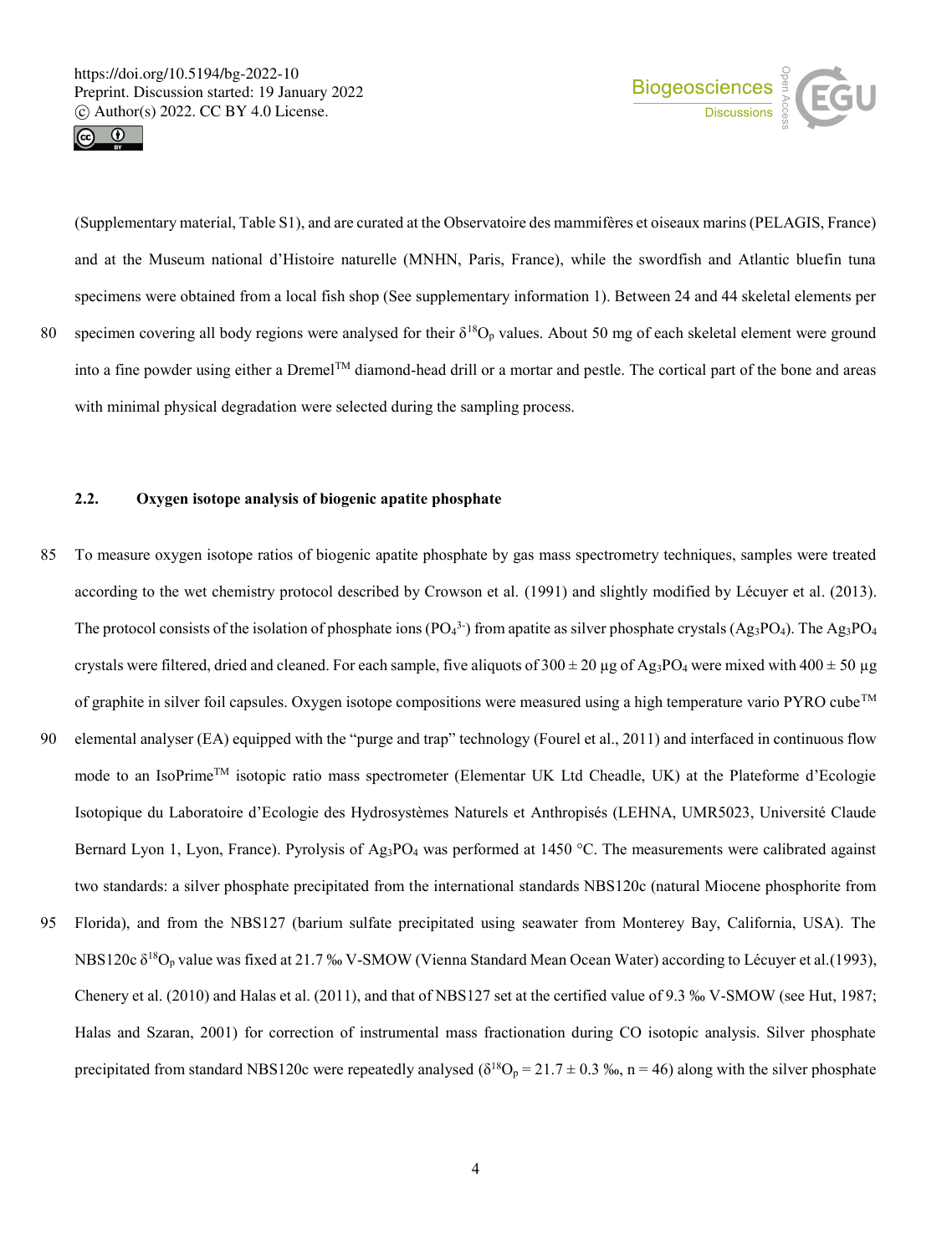



100 samples derived from bioapatite to ensure that no isotopic fractionation occurred during the wet chemistry. Data are reported as  $\delta^{18}$ O values normalized to V-SMOW (in ‰  $\delta$  units).

# **2.3. Statistical analyses**

To increase sample size and statistical power for testing the intraskeletal variability of  $\delta^{18}O_p$  values, skeletal elements were 105 grouped into several sets corresponding to different parts of the skeleton. The limit between the axial and appendicular skeleton is set at the articulation between the pectoral girdle and the stylopod for dolphins. For Atlantic bluefin tuna and swordfish, the fin rays and fin spines belonging to the fins were considered as appendicular skeleton. For the Atlantic bluefin tuna, we have distinguished anterior and posterior part of the axial skeleton at the limit between precaudal and caudal vertebrae. Since normality and homoscedasticity of the  $\delta^{18}O_p$  values were not validated, we used the non-parametric Mann-Whitney-Wilcoxon

110 to compare median values between two observational series. Statistical tests were performed using R software (R Core Team, 2017) and the level of significance was set at p-value < 0.05. All the p-values resulting from the statistical tests are reported in supplementary material, Table S4.

#### **3. Results**

115

The δ<sup>18</sup>O<sup>p</sup> values of *D. delphis delphis*, *C. commersonii kerguelensis*, *T. thynnus* and *X. gladius* are reported in supplementary materials, Tables S2 and S3. A synthesis is provided in Table 1. Intraskeletal  $\delta^{18}O_p$  variability is represented in Fig.1A for the north Atlantic *D. delphis delphis* and in Fig.2A and 2B for osteichthyans. The results of the two others Delphinidae studied are available in supplementary material, Fig. S1. Intra-bone homogeneity was measured by paired samples on vertebrae in 120 dolphins and osteichthyans and on fin rays in osteichthyans and is systematically lower than inter-bone variability (Table 1). As expected, the inter-bone  $\delta^{18}O_p$  variability is higher in poikilothermic endotherms than homeothermic endotherms (Table 1). For dolphins,  $\delta^{18}O_p$  values from the axial skeleton are significantly lower than those of the appendicular ones (p-values <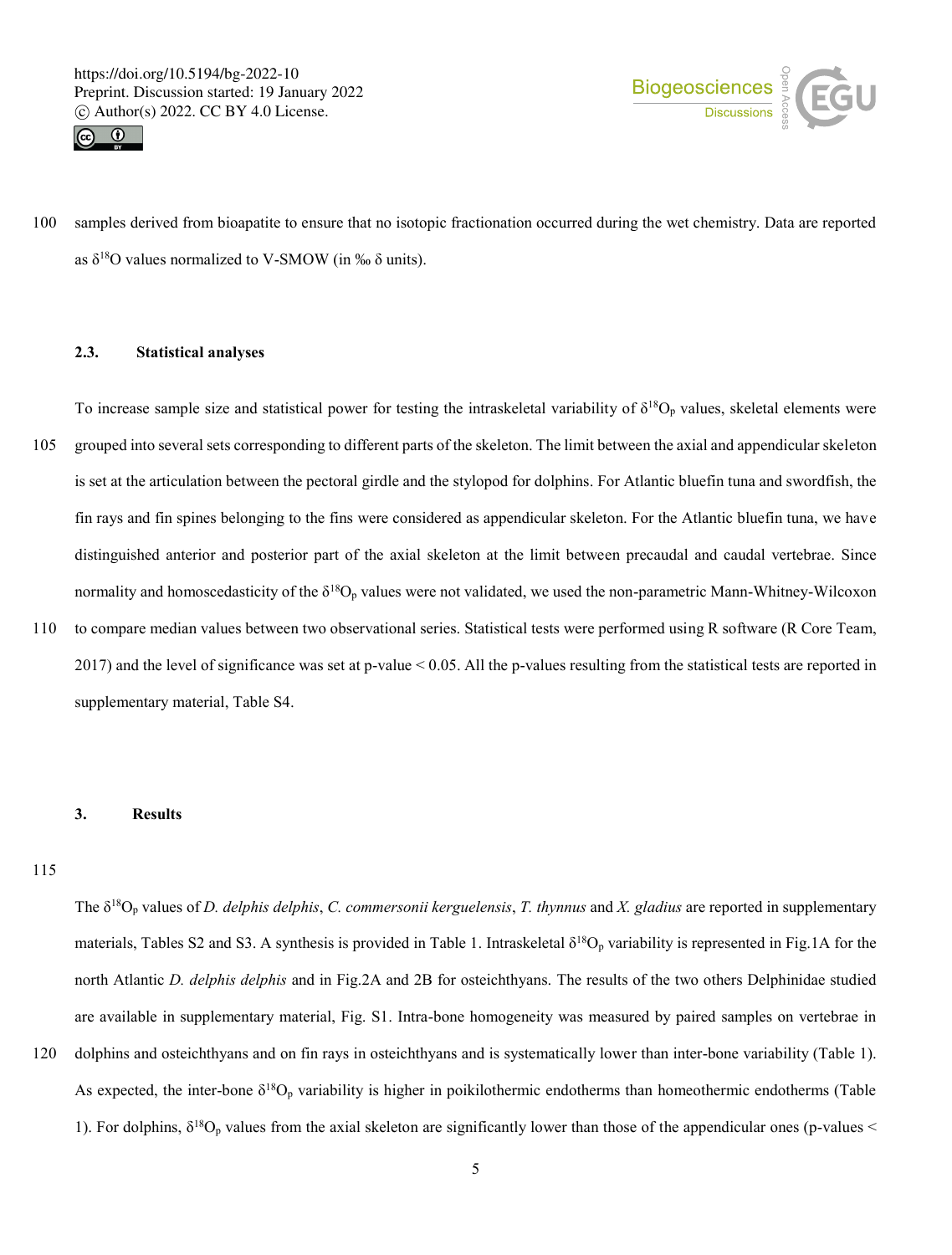



0.05; Fig. 1B and supplementary material, Fig. S2). Teeth  $\delta^{18}O_p$  values of dolphins are higher than those from axial skeletal (Table 1). Nonetheless, the significance of these differences cannot be tested due to the small number of teeth and skull samples 125 (n = 1 to 3). In *T. thynnus*, the highest mean value of  $21.6 \pm 0.2$  % (1SD, n = 6) is recorded in the posterior part of the axial skeleton, whereas the lowest values (Table 1) are recorded in the skull  $(20.6 \pm 0.5 \%, 1SD, n = 5)$  and teeth  $(20.1 \%, n = 1)$ . The skull  $\delta^{18}O_p$  values are significantly lower than those of all the other body parts except from those of the anterior part of the axial skeleton (p-value > 0.05; Fig. 2C). The  $\delta^{18}O_p$  values of the skeletal elements belonging to the anterior part of the axial skeleton are significantly lower than those belonging to the posterior part of the axial skeleton (p-value < 0.05; Fig. 2C). The 130 mean  $\delta^{18}O_p$  value of *X. gladius* whole skeleton is 22.0  $\pm$  0.5 ‰ (1SD, n = 33), with the highest mean  $\delta^{18}O_p$  value corresponding

- to the rostrum (22.3  $\pm$  0.3 ‰, 1SD, n = 5) and the minimum mean value in the skull (20.7  $\pm$  0.6 ‰, n = 3; Table 1). No significant differences in  $\delta^{18}O_p$  values are observed between either axial skeleton and fins or axial skeleton and rostrum, but the  $\delta^{18}O_p$  values are significantly different between fins and rostrum (p-value < 0.05; Fig. 2C). Despite the small number of samples from the skull (n = 3), the  $\delta^{18}O_p$  values from this body region are lower than all the other ones.
- 135 To sum up, phosphate oxygen isotope compositions reveal variations for all studied specimens: the appendicular skeleton in dolphins is significantly <sup>18</sup>O-enriched compared to the axial skeleton. Swordfish has the lowest  $\delta^{18}O_p$  values in the skull and Atlantic bluefin tuna has the lowest  $\delta^{18}O_p$  values in the skull and skeletal elements positioned near the visceral mass.

#### **4. Discussion**

# 140 **4.1. Sources of intraskeletal**  $\delta^{18}O_p$  **variability**

The measured intraskeletal  $\delta^{18}O_p$  variability may results from two main factors identified as the difference in temperature of bone mineralization across the skeleton as well as changing isotopic compositions of oxygen sources throughout the animal life. We found significant  $\delta^{18}O_p$  differences ( $\sim 0.5\%$ ) between axial and appendicular bones in dolphins that possess the same mineralization process, strongly suggesting a dominant temperature control (Fig.1B). By contrast, the differences in  $\delta^{18}O_p$ 

145 recorded between bones and teeth of dolphins (Table 1; Fig.1B and supplementary materials, Fig. S2) cannot be exclusively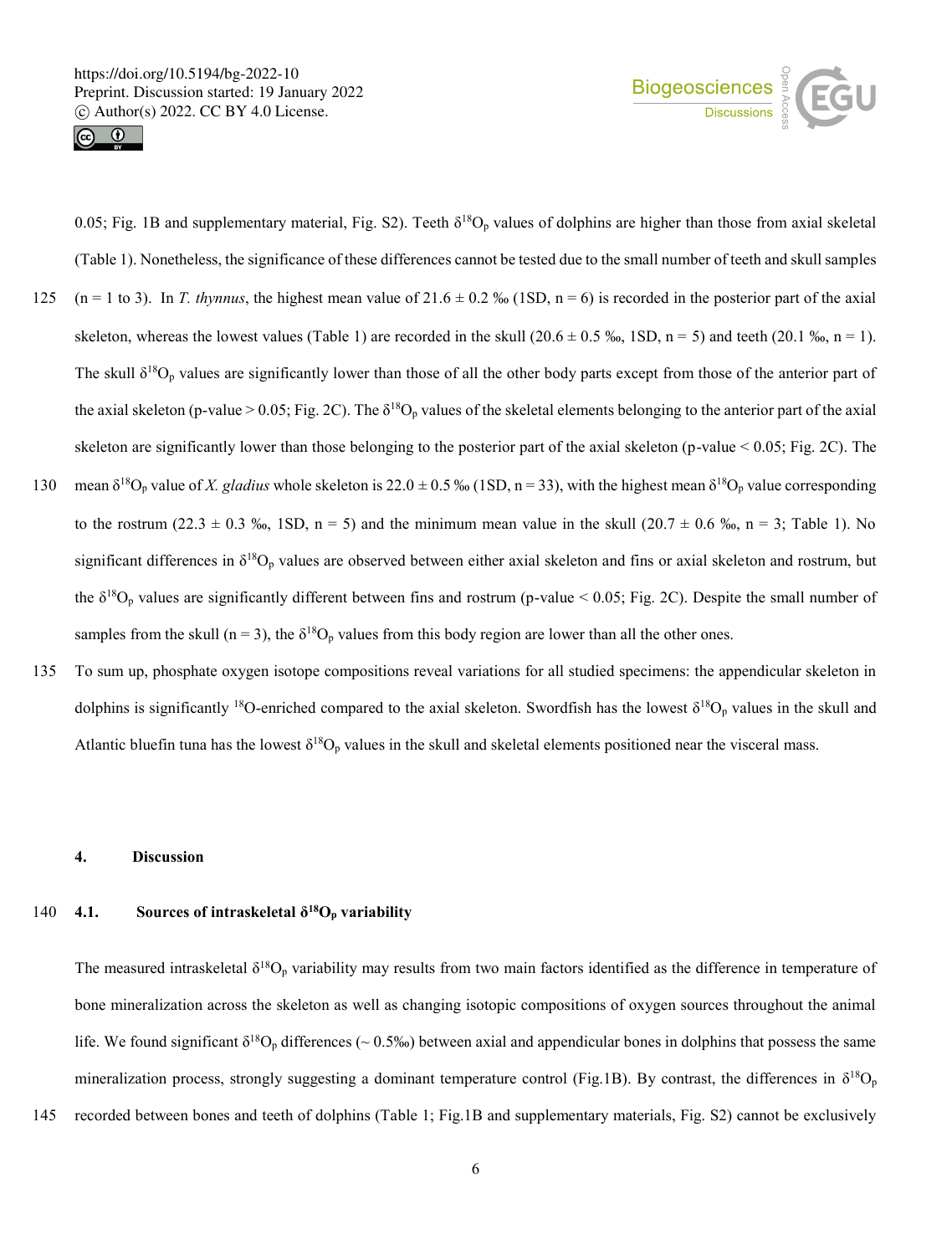



attributed to variable body temperature since these elements mineralize at distinct times during ontogeny and possess different rates of remodelling (Myrick, 1991; Ungar, 2010). For osteichthyans with high metabolic rates such as tunas and billfishes, mineralization timing should affect  $\delta^{18}O_p$  minimally because all skeletal elements are remodelled (Rosenthal, 1963; Atkins et al., 2014) and teeth are continuously renewed in tunas. The differences in  $\delta^{18}O_p$  values between skeletal elements with

- 150 comparable timing of mineralization and remodelling rates can therefore be confidently attributed to differences in body temperature (Fig.2C). Besides, studied organisms are nektonic predators that feed on fish and invertebrates (Young and Cockcroft, 1994; Kastelein et al., 2000), which in turn possess  $\delta^{18}O_{bw}$  values similar to that of their surrounding water (Picard et al., 1998; Pucéat et al., 2003) but vary depending on the geographical area where they live. The food being the main source of water in dolphins, the consumption of preys coming from different water masses should cause variations in their  $\delta^{18}O_{bw}$ .
- 155 Nevertheless, the seasonal changes in  $\delta^{18}O_{sw}$  of the water masses in which the sampled organisms fed are relatively small  $(± 0.4 %$ ; supplementary material, table S5) and cannot fully explain the inter-bone  $\delta^{18}O_p$  variability reported herein in dolphins and osteichthyans.

Therefore, the link between  $\delta^{18}O_p$  values and the intra-individual body temperature differences previously documented among the studied animals strongly suggest that the recorded isotopic variability is mainly due to differences in mineralization 160 temperature rather than different timing of mineralization.

#### **4.2. δ <sup>18</sup>O<sup>p</sup> variations linked to regional heterothermies in homeothermic and poikilothermic endotherms**

#### **4.2.1. Homeothermic endotherms**

Intraskeletal  $\delta^{18}O_p$  variability of homeothermic endotherms (mapped in Fig. 1A, and supplementary material, Fig.S1) shows 165 an isotopic enrichment in the appendicular skeleton relative to the axial one. This indicates a lower mineralization temperature in these skeletal regions. This observation is consistent with the thermoregulatory strategies used by cetaceans having a trunk at a nearly constant temperature of  $36 \pm 2^{\circ}$ C (Morrison, 1962; Hampton et al., 1971), in agreement with their high metabolic activity (Williams et al., 2001), a thick layer of blubber (Lockyer, 1986; Hashimoto et al., 2015) and counter-current heat exchangers which limit heat losses at the extremities (Scholander and Schevill, 1955). Counter-current heat exchangers,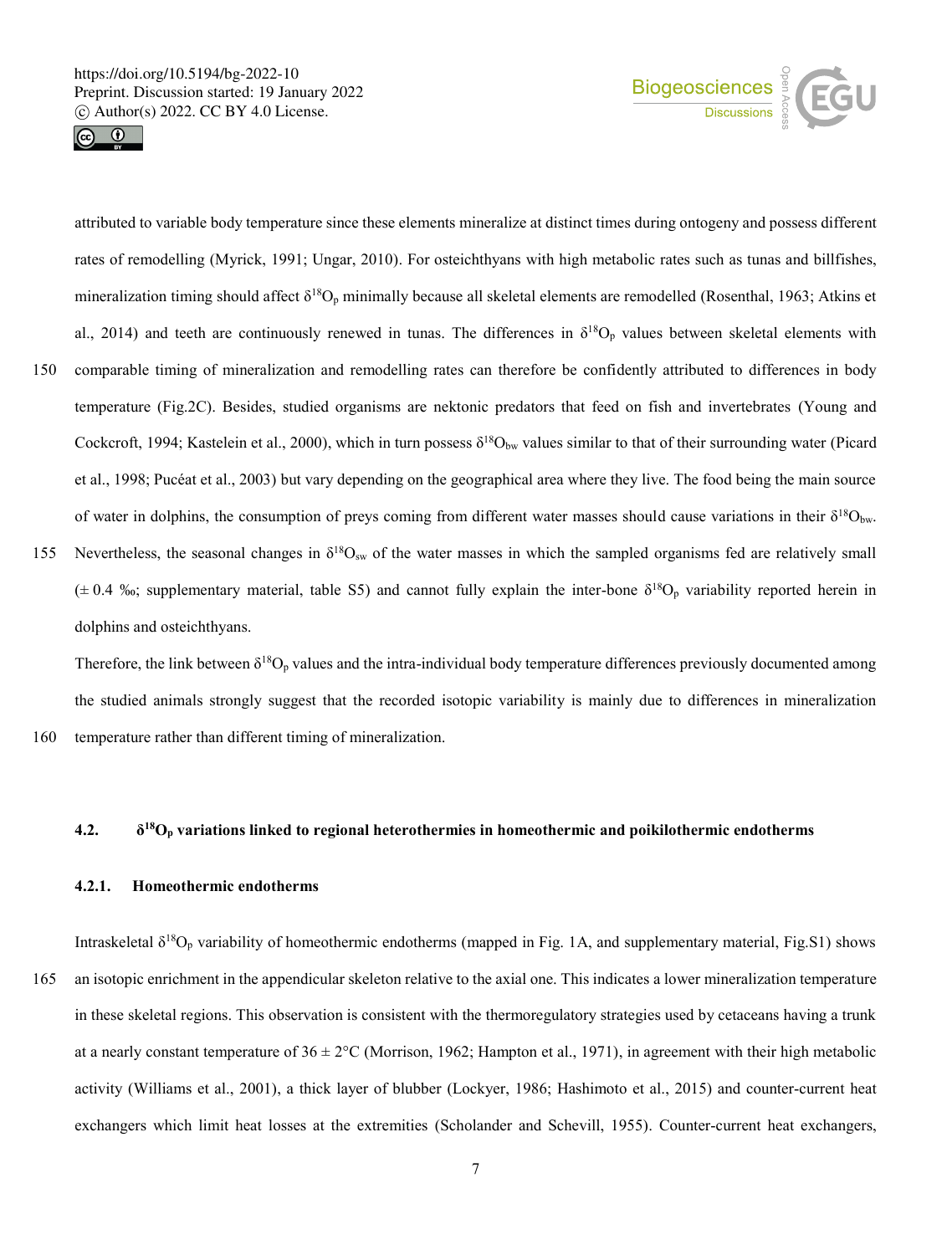



170 defined by a particular spatial arrangement of the cardiovascular system, causes cooling of the blood from the arteries in contact with the veins and results in body temperature proximodistal gradient (Irving and Hart, 1957). The few information available for dolphins mentioned body temperature variation of 9°C in the limbs whereas trunk body temperature remains constant (Tomilin, 1950).

Assuming light seasonal changes in marine mammal  $\delta^{18}O_{bw}$  values throughout the seasons and considering the  $\delta^{18}O_p$  values

175 obtained (Table 1), our new isotope data can be used to estimate the temperature differences between limb and trunk in the sampled dolphins using the phosphate-water temperature scale published by Lécuyer et al. (2013):

 $T^{\circ}C = 117.4 - 4.5 \left( \delta^{18}O_p - \delta^{18}O_{bw} \right)$  (Eq.1)

The obtained differences in mineralization temperature are of  $2 \pm 0.5^{\circ}\text{C}$  for *D. delphis delphis*, and  $1 \pm 0.5^{\circ}\text{C}$  for *C. commersonii kerguelensis*. In other words, our data show that the mineralization temperature of the bone is about 2°C lower

180 in the limbs than in the rest of the skeleton in *D. delphis delphis* and 1°C in *C. commersonii kerguelensis*. The estimated temperature differences are lower than those recorded by classical methods. This difference could be explained by the time average recorded in the bones. The time record being long, in the order of several years (Rosenthal, 1963; Riccialdelli et al., 2010; Browning et al., 2014), the estimates inferred from bone  $\delta^{18}O_p$  represents long term trend rather than precise temperature at a specific time and probably mitigate these temperature differences.

185

# **4.2.2. Poikilothermic endotherms**

Locally high body temperatures have been recorded in several species of tunas (Carey and Lawson, 1973; Graham and Dickson, 2001) and billfishes (Carey, 1982) using classical methods. Heat in tunas is generated using their red swimming and extraocular muscles (Guppy et al., 1979) and is retained by counter-current heat exchangers (Block and Finnerty, 1994;

190 Dickson and Graham, 2004). Unlike most teleosts, tunas have red muscles positioned close to the spine, limiting heat transfer from the body to the surrounding aquatic medium (Graham and Dickson, 2004). Our  $\delta^{18}O_p$  values and their variations across the body are in agreement with the temperature heterogeneities previously measured by other techniques (e.g. Carey and Teal, 1966; Carey et al., 1971, 1984; Graham and Dickson, 2001), with in particular the lowest  $\delta^{18}O_p$  values measured in the skull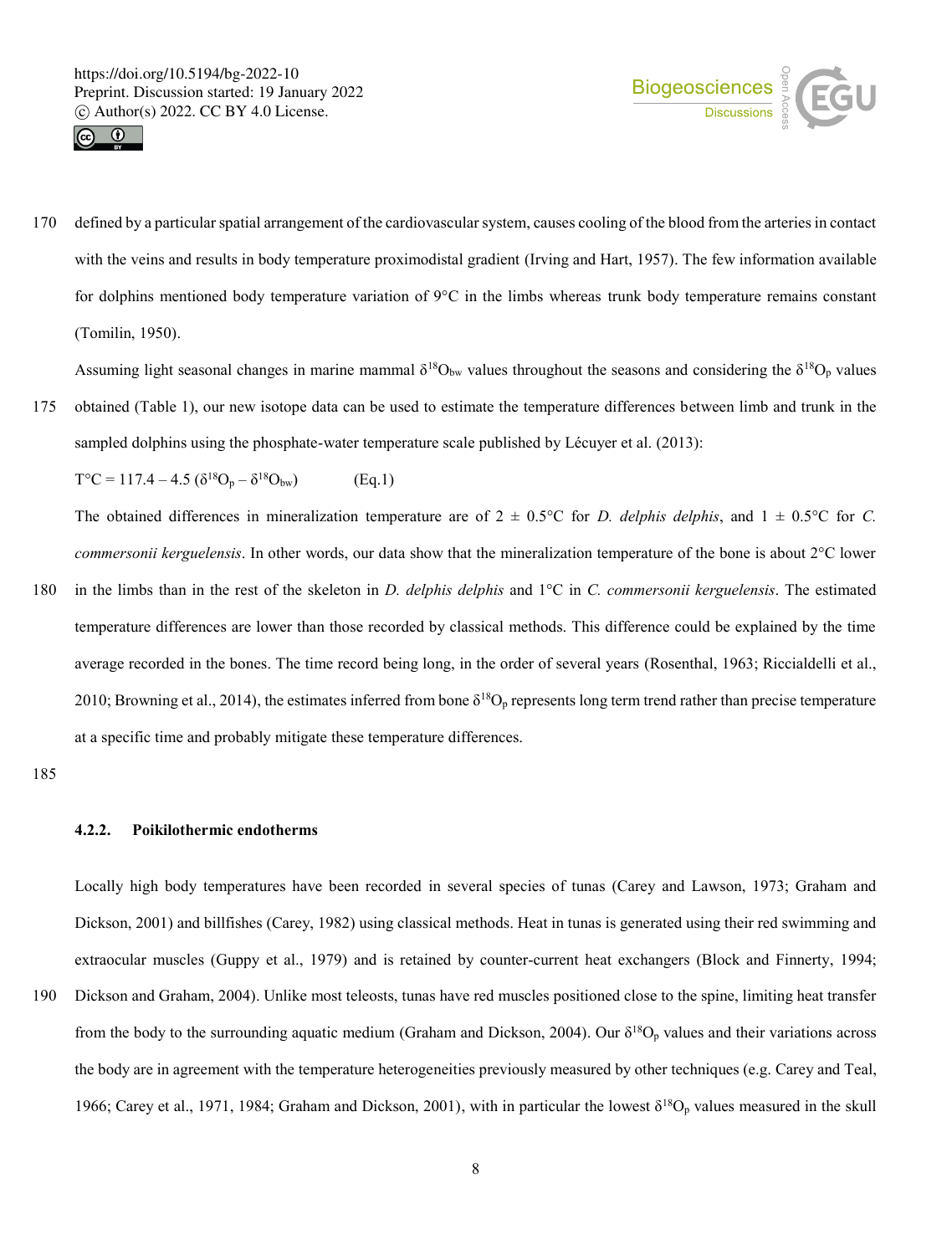



and vertebrae near the visceral mass (Table 1 and Fig. 2C). Estimated temperature heterogeneities of tuna assuming slight 195 seasonal changes in  $\delta^{18}O_{bw}$  are of  $2 \pm 0.5^{\circ}C$  between fins and the visceral mass region and  $4 \pm 0.5^{\circ}C$  between fins and teeth (Fig. 3A). These results are consistent with in situ body temperature measurements which indicate a strong thermal gradient of 4 to 20°C between core temperature and environmental water (Carey and Teal, 1966; Carey et al., 1971; Carey and Lawson, 1973; Carey et al., 1984). However, the absolute temperature differences inferred from the two methods are difficult to compare as for dolphins. The high  $\delta^{18}O_p$  variability observed in branchial arches can be explained by variable thermal exchanges 200 between hot blood and cold environmental water.

Swordfish has warm brain and eyes through a unique heater organ associated with the rectus eye muscle (Carey, 1982; Block, 1987) linked to a system of counter-current exchangers and buried in a thick adipose mass that stores the heat produced (Block, 1986, 1991). This mechanism allows the swordfish brain temperature to be 5 °C to 30 °C warmer than the surrounding water while the rest of its body remains close to water temperature (Carey, 1982, 1990; Schwab, 2002; Stoehr et al., 2018). Our  $\delta^{18}O_p$ 

205 values and the use of the Eq.(1) indicate that the skull temperature is approximately  $7 \pm 0.5$ °C warmer than the rest of the body which is consistent with the global trend provided by *in situ* temperature measurements (Carey, 1982, 1990; Fritsches et al., 2005).

# **4.3. Implications for extant and extinct marine vertebrates**

- 210 The proposed oxygen isotope thermometry complements conventional approaches and thermal imaging methods. The use of oxygen isotopes represents a valuable alternative method to access temperature heterogeneities over the body in marine vertebrates for which logger is difficult to install and operate. Unlike techniques involving surgical implants (Carey and Teal, 1966; Ponganis et al., 2008), isotopic method does not require the handling of living animals, that can punctually increase their body temperature due to stress (Bouwknecht et al., 2007). Moreover, isotopic thermometry provides internal temperature data
- 215 contrary to infrared thermal imagery that limits information to skin temperature (Tattersall et al., 2009; McCafferty et al., 2015). These results open up new perspectives for thermophysiological studies both on extant organisms that are difficult to handle (e.g. whales) or which are rare (abyssal organisms), but also on extinct organisms for which only skeleton is available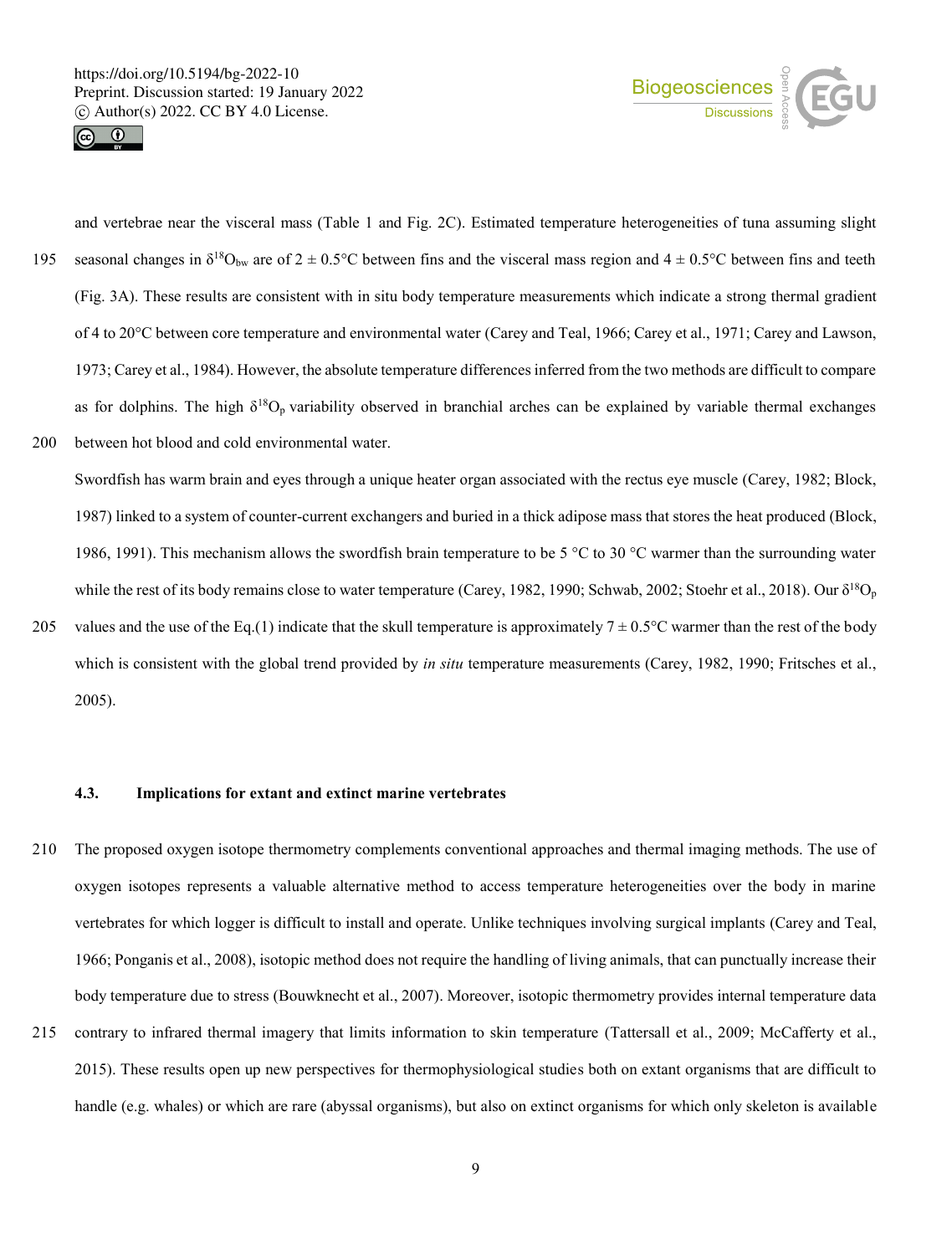



(e.g. Steller's sea cow, extinct cetaceans, ichthyosaurs, plesiosaurs…). Beyond these (paleo-)biological implications, our results also highlight a major issue concerning the use of random skeletal elements of marine vertebrates (e.g. chondrichthyans 220 and osteichthyans or cetacean bones and teeth) for the reconstruction of paleoceanographic parameters based on the oxygen isotope composition of bioapatite (e.g. seawater temperatures and  $\delta^{18}O_{sw}$  values). Intraskeletal variability resulting from regional heterothermies can lead to overestimate seawater temperature or underestimate δ<sup>18</sup>O<sub>sw</sub> values when applying specific fractionation equations to isolated skeletal elements (Fig. 3A, B). For example, the maximum  $\delta^{18}O_p$  difference of 2.8 ‰ measured between two bones of the swordfish can result in an overestimation of 10°C of seawater temperature when applying 225 the phosphate-water temperature scale of Lécuyer et al. (2013) (Fig. 3A). In the same idea, the maximum  $\delta^{18}O_p$  difference of 1.8 % measured between two bones of the North Atlantic short-beaked common dolphin can result in an  $\delta^{18}O_{sw}$ underestimation of 1.7 ‰ when applying the fractionation equation published by Ciner et al. (2016; Fig. 3B). It is noteworthy that existing fractionation equations available for chondrichthyans and osteichthyans or cetaceans were established mixing various skeletal elements including axial or appendicular bones and teeth (Longinelli and Nuti, 1973; Kolodny et al., 1983; 230 Yoshida and Miyazaki, 1991; Lécuyer et al., 2013; Ciner et al., 2016). In order to perform accurate paleoceanographic reconstructions, existing fractionation equations will therefore need to be updated to take into account regional heterothermies.

# **5. Conclusion**

Detailed intraskeletal  $\delta^{18}O_p$  mapping allows to document regional heterothermies in marine vertebrates. Calculated  $\delta^{18}O_p$ -235 derived temperatures are consistent with temperature heterogeneities recorded by classical methods. This opens up new perspectives on the determination of the thermoregulatory strategies of present-day marine vertebrates for which conventional methods of body temperature measurements are difficult to apply. This also allows to investigate thermophysiologies of extinct vertebrates since the oxygen isotope composition of hydroxyapatite phosphate can be preserved in the fossil record due to its good resistance to chemical processes that take place during burying and fossilization (e.g. Blake et al., 1997; Lécuyer et al., 240 1999; Kral et al., 2021). However, these results highlight the need to update the existing fractionation equations established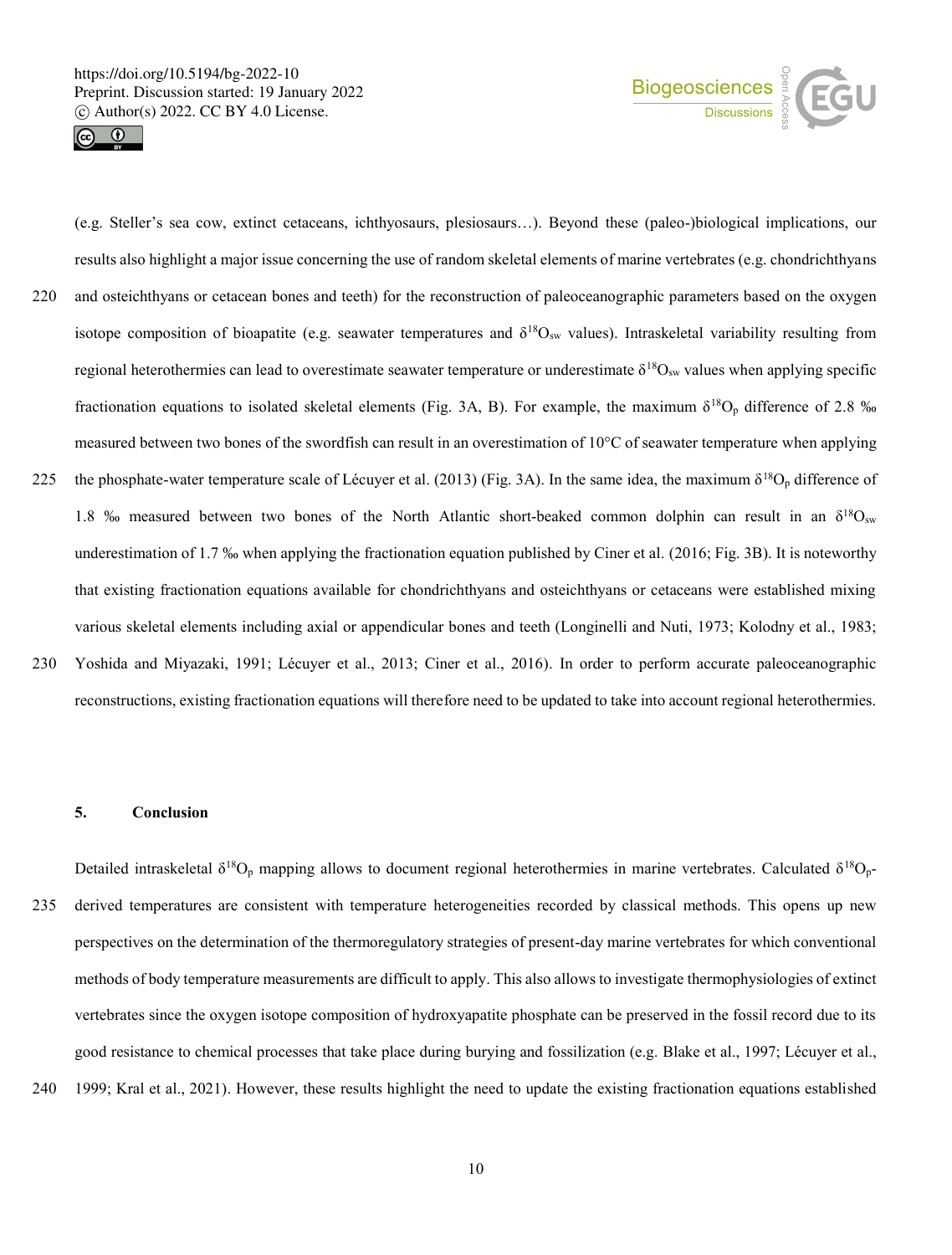



for chondrichthyans and osteichthyans or cetaceans as they do not take into account the significant intraskeletal δ18Op variability caused by regional heterothermies.

#### **Data accessibility.**

245 Stable oxygen isotope compositions are provided in Excel tables as electronic supplementary materials. Informations about Atlantic bluefin tuna are also mentioned in supplementary materials.

#### **Funding.**

This work was supported by the ANR-18-CE31-0020 "Oxymore" program (N.S., R.A., G.S., C.L., S.C., P.V.).

250

#### **Author contribution.**

P. Vincent, G. Suan, R. Amiot and N. Séon contributed to the study conception and design. Material preparation and data collection were performed by N. Séon, R. Amiot, F. Fourel, F. Demaret, A. Vinçon-Laugier, S. Charbonnier and P. Vincent. Material analysis were performed by N. Séon, R. Amiot and C. Lécuyer,. The first draft of the manuscript was written by N.

255 Séon, R. Amiot and P. Vincent, and all authors commented on previous versions of the manuscript. All authors read and approved the final manuscript.

# **Competing interests.**

The authors declare that they have no conflict of interest.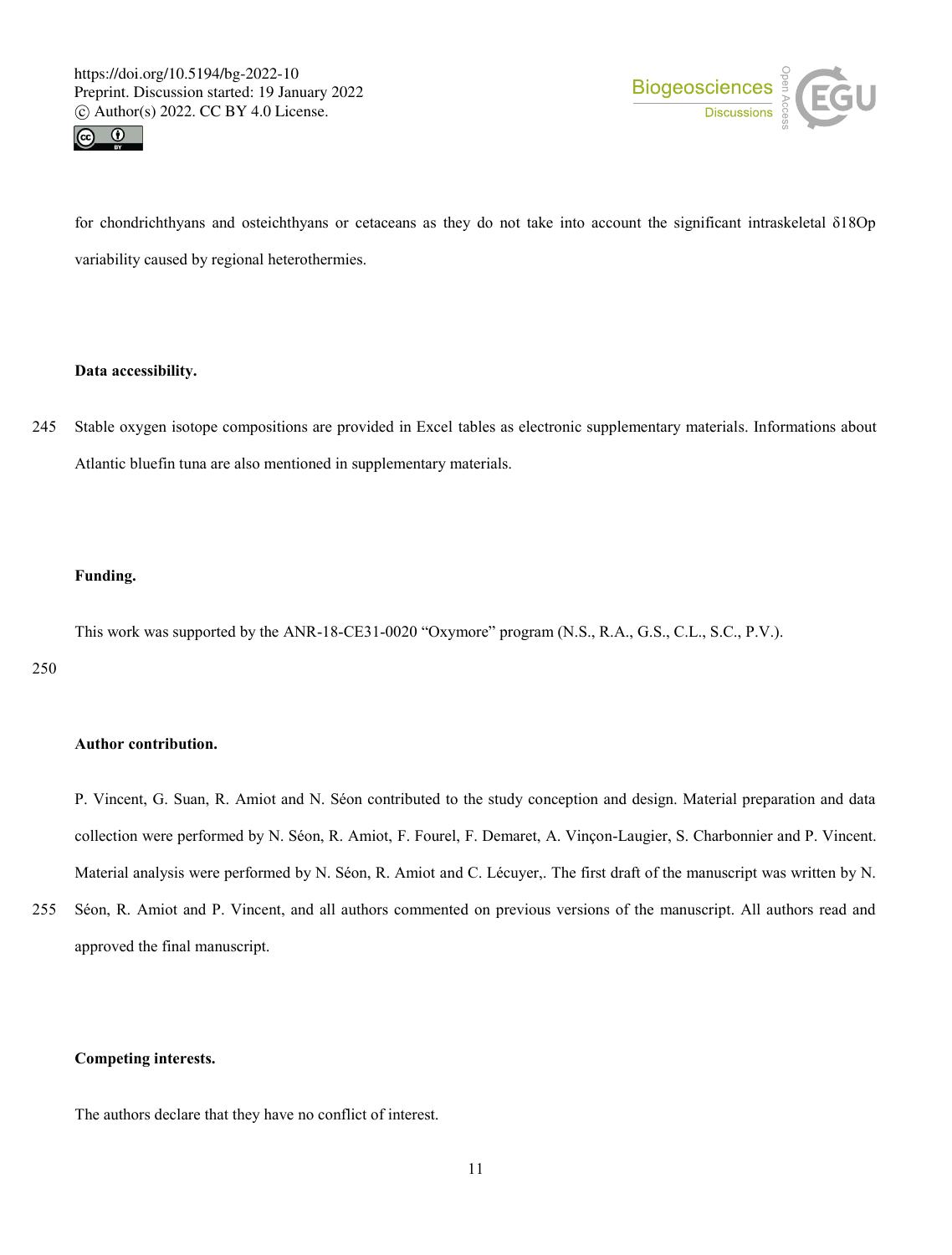



260

# **Acknowledgments.**

The authors thank C. Lefèvre (MNHN) and W. Dabin (PELAGIS) for providing materials.

#### **References**

Allali, K. E., Achaâban, M. R., Bothorel, B., Piro, M., Bouâouda, H., Allouchi, M. E., Ouassat, M., Malan, A., and Pévet, P.: 265 Entrainment of the circadian clock by daily ambient temperature cycles in the camel (*Camelus dromedarius*), Am. J. Physiol.- Regul. Integr. Comp. Physiol., 304, R1044–R1052, 2013.

Atkins, A., Dean, M. N., Habegger, M.-L., Motta, P. J., Ofer, L., Repp, F., Shipov, A., Weiner, S., Currey, J. D., and Shahar, R.: Remodeling in bone without osteocytes: billfish challenge bone structure–function paradigms, Proc. Natl. Acad. Sci., 111, 16047–16052, 2014.

270 Barrick, R. E.: Isotope paleobiology of the vertebrates: ecology, physiology, and diagenesis, Paleontol. Soc. Pap., 4, 101–137, 1998.

Barrick, R. E. and Showers, W. J.: Thermophysiology of *Tyrannosaurus rex*: evidence from oxygen isotopes, Science, 265, 222–224, 1994.

Barrick, R. E. and Showers, W. J.: Oxygen isotope variability in juvenile dinosaurs (*Hypacrosaurus*): evidence for 275 thermoregulation, Paleobiology, 21, 552–560, 1995.

Barrick, R. E., Showers, W. J., and Fischer, A. G.: Comparison of thermoregulation of four ornithischian dinosaurs and a varanid lizard from the Cretaceous Two Medicine Formation: evidence from oxygen isotopes, Palaios, 295–305, 1996.

Barrick, R. E., Stoskopf, M. K., Marcot, J. D., Russell, D. A., and Showers, W. J.: The thermoregulatory functions of the *Triceratops* frill and horns: heat flow measured with oxygen isotopes, J. Vertebr. Paleontol., 18, 746–750, 1998.

280 Bennett, N. C., Jarvis, J. U. M., and Cotterili, F. P. D.: Poikilothermic traits and thermoregulation in the Afrotropical social subterranean Mashona mole-rat (*Cryptomys hottentotus darlingi*)(Rodentia: Bathyergidae), J. Zool., 231, 179–186, 1993.

Bernal, D., Dickson, K. A., Shadwick, R. E., and Graham, J. B.: Analysis of the evolutionary convergence for high performance swimming in lamnid sharks and tunas, Comp. Biochem. Physiol. A. Mol. Integr. Physiol., 129, 695–726, 2001.

Blake, R. E., O'neil, J. R., and Garcia, G. A.: Oxygen isotope systematics of biologically mediated reactions of phosphate: I. 285 Microbial degradation of organophosphorus compounds, Geochim. Cosmochim. Acta, 61, 4411–4422, 1997.

Blank, J. M., Morrissette, J. M., Farwell, C. J., Price, M., Schallert, R. J., and Block, B. A.: Temperature effects on metabolic rate of juvenile Pacific bluefin tuna *Thunnus orientalis*, J. Exp. Biol., 210, 4254–4261, 2007.

Block, B. A.: Structure of the brain and eye heater tissue in marlins, sailfish, and spearfishes, J. Morphol., 190, 169–189, 1986.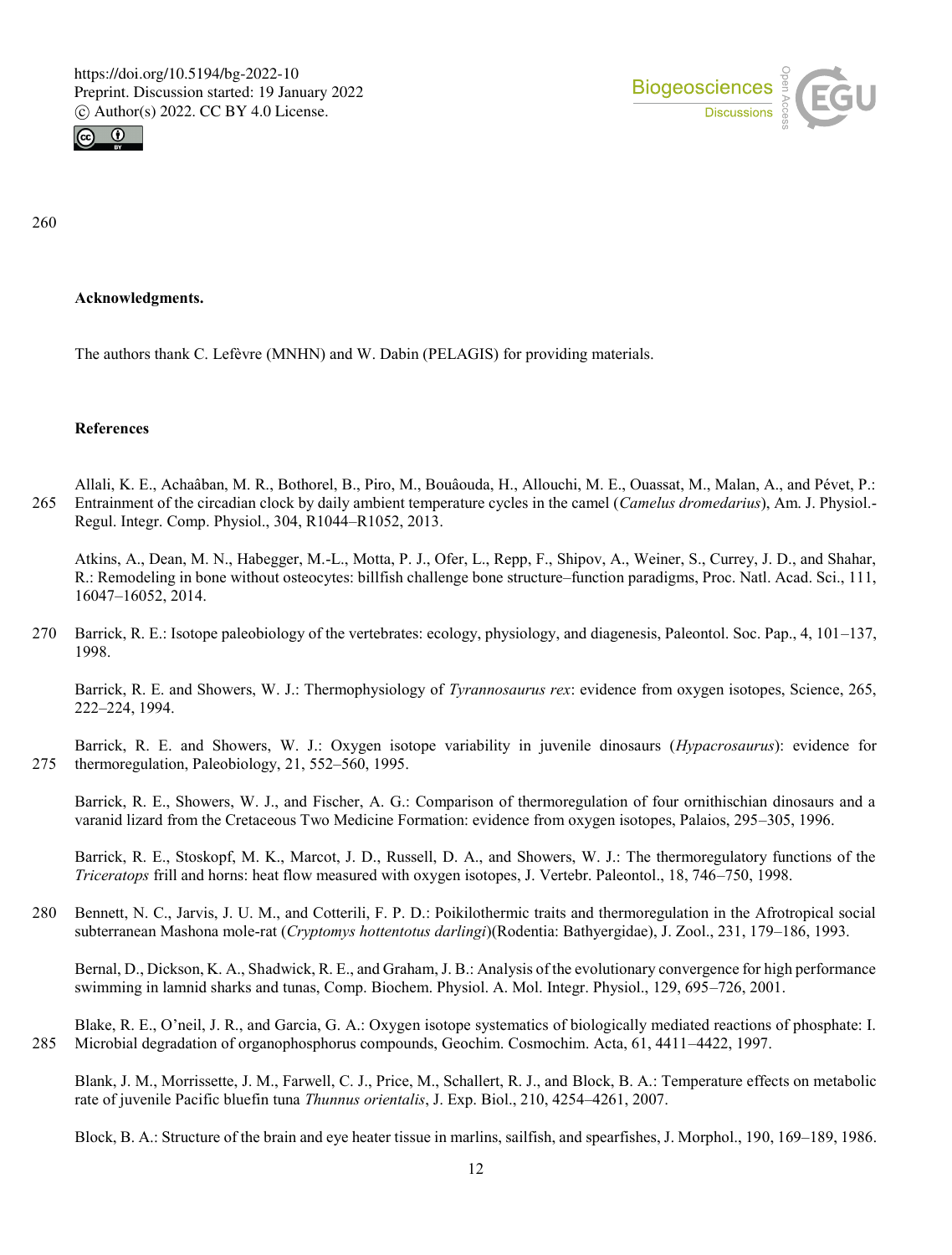



Block, B. A.: Billfish brain and eye heater: a new look at nonshivering heat production, Physiology, 2, 208–213, 1987.

290 Block, B. A.: Evolutionary novelties: how fish have built a heater out of muscle, Am. Zool., 31, 726–742, 1991.

Block, B. A. and Finnerty, J. R.: Endothermy in fishes: a phylogenetic analysis of constraints, predispositions, and selection pressures, Environ. Biol. Fishes, 40, 283–302, 1994.

Bouwknecht, J. A., Olivier, B., and Paylor, R. E.: The stress-induced hyperthermia paradigm as a physiological animal model for anxiety: a review of pharmacological and genetic studies in the mouse, Neurosci. Biobehav. Rev., 31, 41–59, 2007.

295 Browning, N. E., Dold, C., I-Fan, J., and Worthy, G. A.: Isotope turnover rates and diet–tissue discrimination in skin of *ex situ* bottlenose dolphins (*Tursiops truncatus*), J. Exp. Biol., 217, 214–221, 2014.

Cannon, B. and Nedergaard, J. A. N.: Brown adipose tissue: function and physiological significance, Physiol. Rev., 84, 277– 359, 2004.

Carey, F. G.: A brain heater in the swordfish, Science, 216, 1327–1329, 1982.

300 Carey, F. G.: Further observations on the biology of the swordfish, Plan. Future Billfishes Natl. Coalit. Mar. Conserv. Inc Savannah Ga., 102–122, 1990.

Carey, F. G. and Lawson, K. D.: Temperature regulation in free-swimming bluefin tuna, Comp. Biochem. Physiol. A Physiol., 44, 375–392, 1973.

Carey, F. G. and Teal, J. M.: Heat conservation in tuna fish muscle, Proc. Natl. Acad. Sci. U. S. A., 56, 1464, 1966.

305 Carey, F. G., Teal, J. M., Kanwisher, J. W., Lawson, K. D., and Beckett, J. S.: Warm-bodied fish, Am. Zool., 11, 137–143, 1971.

Carey, F. G., Kanwisher, J. W., and Stevens, E. D.: Bluefin tuna warm their viscera during digestion, J. Exp. Biol., 109, 1–20, 1984.

Chenery, C., Müldner, G., Evans, J., Eckardt, H., and Lewis, M.: Strontium and stable isotope evidence for diet and mobility 310 in Roman Gloucester, UK, J. Archaeol. Sci., 37, 150–163, 2010.

Ciner, B., Wang, Y., and Parker, W.: Oxygen isotopic variations in modern cetacean teeth and bones: implications for ecological, paleoecological, and paleoclimatic studies, Sci. Bull., 61, 92–104, 2016.

Clauzel, T., Richardin, P., Ricard, J., Le Béchennec, Y., Amiot, R., Fourel, F., Phouybanhdyt, B., Vinçon-Laugier, A., Flandrois, J.-P., and Lécuyer, C.: The Gauls experienced the Roman Warm Period: Oxygen isotope study of the Gallic site of 315 Thézy-Glimont, Picardie, France, J. Archaeol. Sci. Rep., 34, 102595, 2020.

Coulson, A. B., Kohn, M. J., Shirley, M., Joyce, W. G., and Barrick, R. E.: Phosphate–oxygen isotopes from marine turtle bones: Ecologic and paleoclimatic applications, Palaeogeogr. Palaeoclimatol. Palaeoecol., 264, 78–84, 2008.

Crawshaw, L. I. and Hammel, H. T.: Behavioral thermoregulation in two species of antarctic fish, Life Sci., 10, 1009–1020, 1971.

320 Crowson, R. A., Showers, W. J., Wright, E. K., and Hoering, T. C.: Preparation of phosphate samples for oxygen isotope analysis, Anal. Chem., 63, 2397–2400, 1991.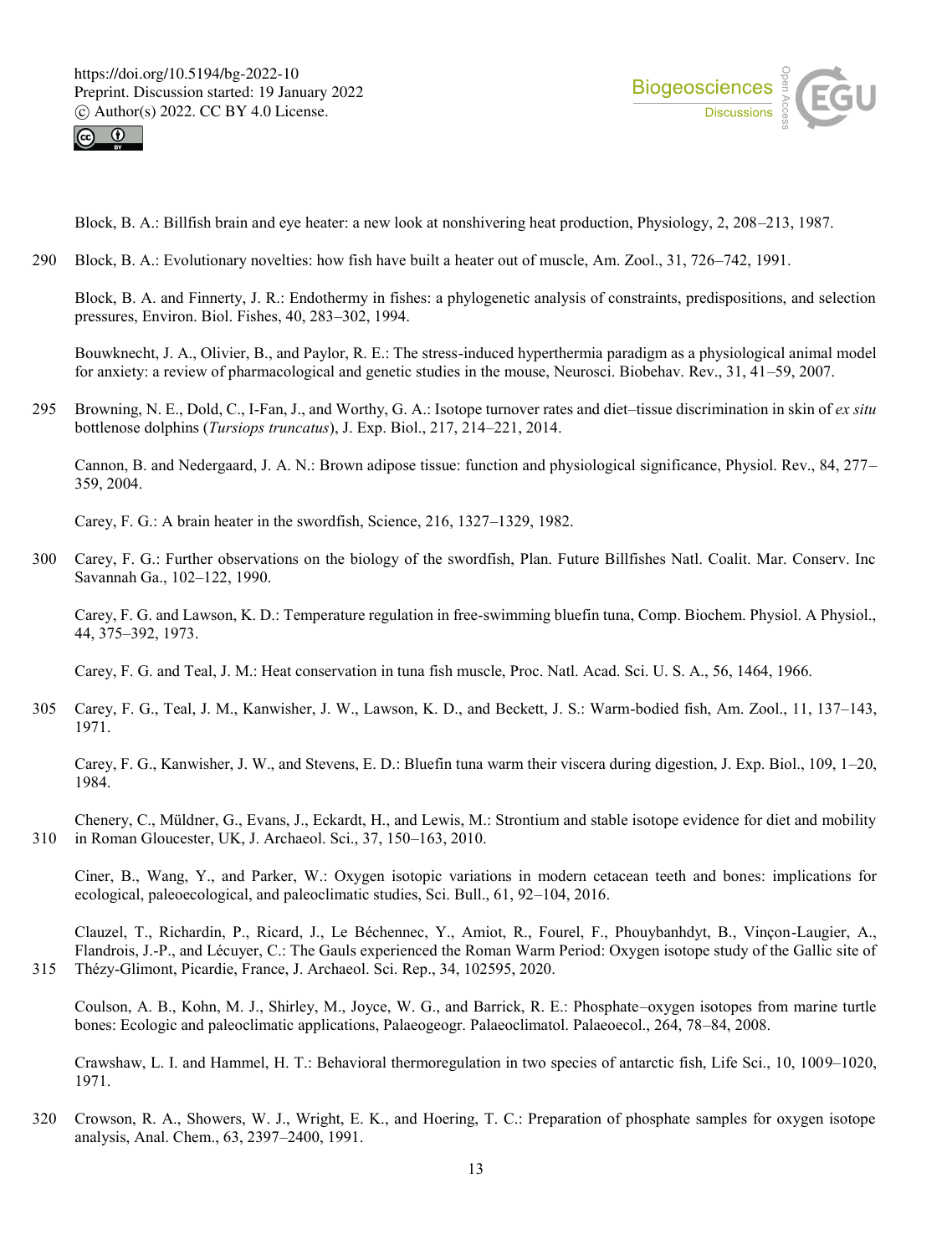



Dickson, K. A. and Graham, J. B.: Evolution and consequences of endothermy in fishes, Physiol. Biochem. Zool., 77, 998– 1018, 2004.

Eichhorn, G., Groscolas, R., Le Glaunec, G., Parisel, C., Arnold, L., Medina, P., and Handrich, Y.: Heterothermy in growing 325 king penguins, Nat. Commun., 2, 1–7, 2011.

Fourel, F., Martineau, F., Lécuyer, C., Kupka, H.-J., Lange, L., Ojeimi, C., and Seed, M.: <sup>18</sup>O/<sup>16</sup>O ratio measurements of inorganic and organic materials by elemental analysis–pyrolysis–isotope ratio mass spectrometry continuous-flow techniques, Rapid Commun. Mass Spectrom., 25, 2691–2696, 2011.

Fritsches, K. A., Brill, R. W., and Warrant, E. J.: Warm eyes provide superior vision in swordfishes, Curr. Biol., 15, 55–58, 330 2005.

Graham, J. B. and Dickson, K. A.: Anatomical and physiological specializations for endothermy, Fish Physiol., 19, 121–165, 2001.

Graham, J. B. and Dickson, K. A.: Tuna comparative physiology, J. Exp. Biol., 207, 4015–4024, 2004.

Guppy, M., Hulbert, W. C., and Hochachka, P. W.: Metabolic sources of heat and power in tuna muscles: II. Enzyme and 335 metabolite profiles, J. Exp. Biol., 82, 303–320, 1979.

Halas, S. and Szaran, J.: Improved thermal decomposition of sulfates to SO2 and mass spectrometric determination of  $\delta^{34}S$  of IAEA SO-5, IAEA SO-6 and NBS-127 sulfate standards, Rapid Commun. Mass Spectrom., 15, 1618–1620, 2001.

Halas, S., Skrzypek, G., Meier-Augenstein, W., Pelc, A., and Kemp, H. F.: Inter-laboratory calibration of new silver orthophosphate comparison materials for the stable oxygen isotope analysis of phosphates, Rapid Commun. Mass Spectrom., 340 25, 579–584, 2011.

Hampton, I. F. G., Whittow, G. C., Szekerczes, J., and Rutherford, S.: Heat transfer and body temperature in the Atlantic bottlenose dolphin, *Tursiops truncatus*, Int. J. Biometeorol., 15, 247–253, 1971.

Hashimoto, O., Ohtsuki, H., Kakizaki, T., Amou, K., Sato, R., Doi, S., Kobayashi, S., Matsuda, A., Sugiyama, M., and Funaba, M.: Brown adipose tissue in cetacean blubber, PLoS One, 10, 2015.

345 Hight, B. V. and Lowe, C. G.: Elevated body temperatures of adult female leopard sharks, *Triakis semifasciata*, while aggregating in shallow nearshore embayments: evidence for behavioral thermoregulation?, J. Exp. Mar. Biol. Ecol., 352, 114– 128, 2007.

Hui, C. A.: Seawater consumption and water flux in the common dolphin *Delphinus delphis*, Physiol. Zool., 54, 430–440, 1981.

350 Hut, G.: Consultants' group meeting on stable isotope reference samples for geochemical and hydrological investigations, 1987.

Huxley, T. H.: On the application of the laws of evolution to the arrangement of the Vertebrata and more particularly of the Mammalia, in: Proceedings of the Zoological Society of London, 649–662, 1880.

Irving, L. and Hart, J. S.: The metabolism and insulation of seals as bare-skinned mammals in cold water, Can. J. Zool., 35, 355 497–511, 1957.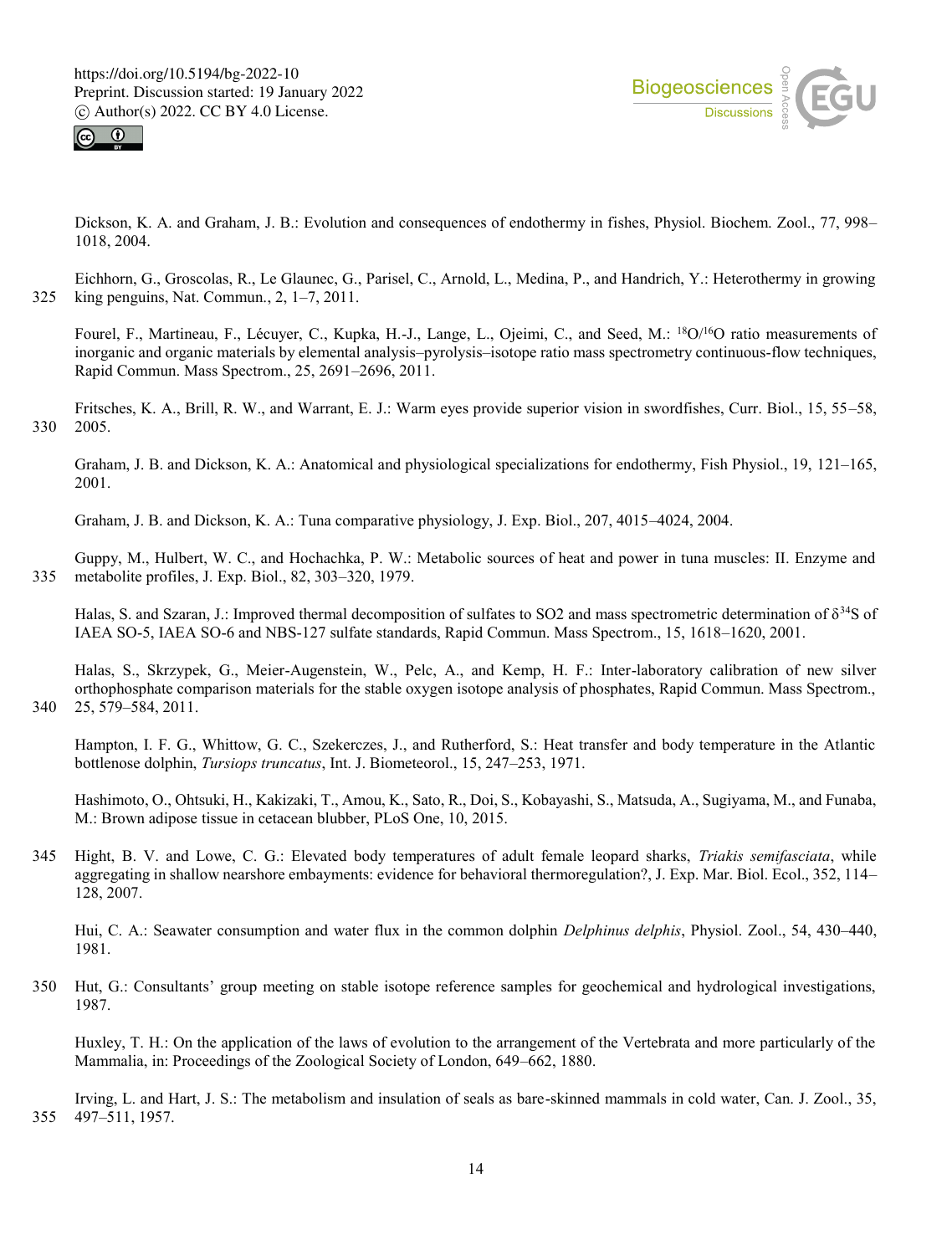



Irving, L. and Krog, J.: Temperature of skin in the arctic as a regulator of heat, J. Appl. Physiol., 7, 355–364, 1955.

Kastelein, R. A., Macdonald, G. J., and Wiepkema, P. R.: A note on food consumption and growth of common dolphins (*Delphinus delphis*), J. Cetacean Res. Manag., 2, 69–74, 2000.

Kolodny, Y., Luz, B., and Navon, O.: Oxygen isotope variations in phosphate of biogenic apatites, I. Fish bone apatite— 360 rechecking the rules of the game, Earth Planet. Sci. Lett., 64, 398–404, 1983.

Kral, A. G., Ziegler, A., Tütken, T., and Geisler, T.: Experimental Aqueous Alteration of Cortical Bone Microarchitecture Analyzed by Quantitative Micro-Computed Tomography, Front. Earth Sci., 9, 136, 2021.

Lécuyer, C., Grandjean, P., O'Neil, J. R., Cappetta, H., and Martineau, F.: Thermal excursions in the ocean at the Cretaceous— Tertiary boundary (northern Morocco):  $\delta^{18}O$  record of phosphatic fish debris, Palaeogeogr. Palaeoclimatol. Palaeoecol., 105, 365 235–243, 1993.

Lécuyer, C., Grandjean, P., and Sheppard, S. MF.: Oxygen isotope exchange between dissolved phosphate and water at temperatures ≤ 135 C: inorganic versus biological fractionations, Geochim. Cosmochim. Acta, 63, 855–862, 1999.

Lécuyer, C., Amiot, R., Touzeau, A., and Trotter, J.: Calibration of the phosphate δ<sup>18</sup>O thermometer with carbonate–water oxygen isotope fractionation equations, Chem. Geol., 347, 217–226, 2013.

370 Legendre, L. J. and Davesne, D.: The evolution of mechanisms involved in vertebrate endothermy, Philos. Trans. R. Soc. B, 375, 20190136, 2020.

Lockyer, C.: Body fat condition in Northeast Atlantic fin whales, *Balaenoptera physalus*, and its relationship with reproduction and food resource, Can. J. Fish. Aquat. Sci., 43, 142–147, 1986.

Longinelli, A.: Oxygen isotopes in mammal bone phosphate: a new tool for paleohydrological and paleoclimatological 375 research?, Geochim. Cosmochim. Acta, 48, 385–390, 1984.

Longinelli, A. and Nuti, S.: Revised phosphate-water isotopic temperature scale, Earth Planet. Sci. Lett., 19, 373–376, 1973.

Luz, B., Kolodny, Y., and Horowitz, M.: Fractionation of oxygen isotopes between mammalian bone-phosphate and environmental drinking water, Geochim. Cosmochim. Acta, 48, 1689–1693, 1984.

McCafferty, D. J., Gallon, S., and Nord, A.: Challenges of measuring body temperatures of free-ranging birds and mammals, 380 Anim. Biotelemetry, 3, 1–10, 2015.

Missell, C. A.: Thermoregulatory adaptations of *Acrocanthosaurus atokensis* - evidence from oxygen isotopes, 2004.

Morkel, P. vdB, Miller, M., Jago, M., Radcliffe, R. W., Du Preez, P., Olea-Popelka, F., Sefton, J., Taft, A., Nydam, D., and Gleed, R. D.: Serial temperature monitoring and comparison of rectal and muscle temperatures in immobilized free-ranging black rhinoceros (*Diceros bicornis*), J. Zoo Wildl. Med., 120–124, 2012.

385 Morrison, P.: Body temperatures in some Australian mammals. III. Cetacea (Megaptera), Biol. Bull., 123, 154–169, 1962.

Myrick, A. C.: Some new and potential uses of dental layers in studying delphinid populations, Pages 251-279 K Pryor KS Norris Eds Dolphin Soc. Discov. Puzzles Univ Calif. Press Be, 1991.

Nicol, S. C.: Energy homeostasis in monotremes, Front. Neurosci., 11, 195, 2017.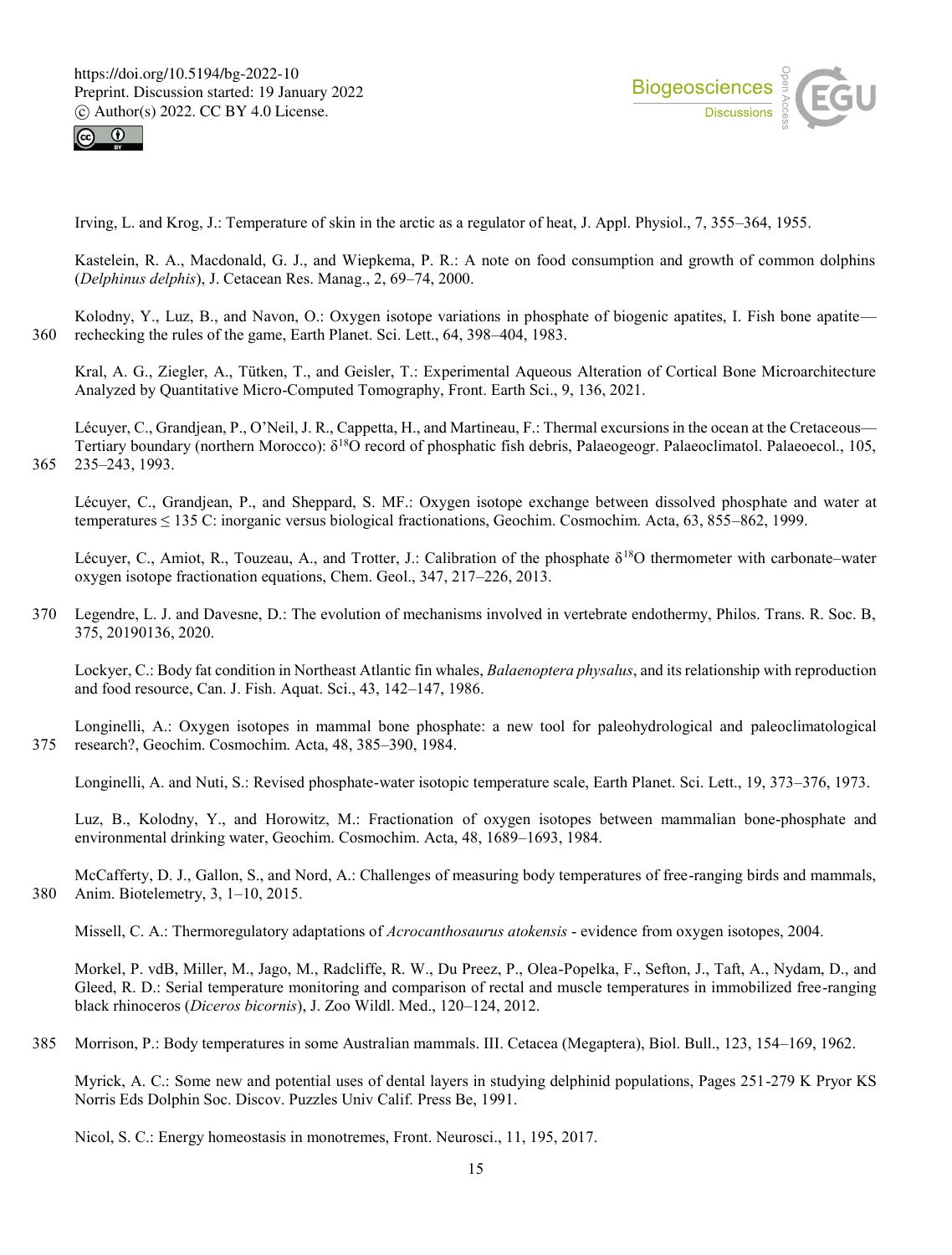



Ortiz, R. M.: Osmoregulation in marine mammals, J. Exp. Biol., 204, 1831–1844, 2001.

390 Picard, S., Garcia, J.-P., Lécuyer, C., Sheppard, S. M., Cappetta, H., and Emig, C. C.:  $\delta^{18}$ O values of coexisting brachiopods and fish: Temperature differences and estimates of paleo–water depths, Geology, 26, 975–978, 1998.

Ponganis, P. J., Van Dam, R. P., Levenson, D. H., Knower, T., Ponganis, K. V., and Marshall, G.: Regional heterothermy and conservation of core temperature in emperor penguins diving under sea ice, Comp. Biochem. Physiol. A. Mol. Integr. Physiol., 135, 477–487, 2003.

395 Ponganis, P. J., Kreutzer, U., Stockard, T. K., Lin, P.-C., Sailasuta, N., Tran, T.-K., Hurd, R., and Jue, T.: Blood flow and metabolic regulation in seal muscle during apnea, J. Exp. Biol., 211, 3323–3332, 2008.

Pucéat, E., Lécuyer, C., Sheppard, S. M., Dromart, G., Reboulet, S., and Grandjean, P.: Thermal evolution of Cretaceous Tethyan marine waters inferred from oxygen isotope composition of fish tooth enamels, Paleoceanography, 18, 2003.

R Core Team: R: A language and environment for statistical computing, Vienna, Austria: R Foundation for Statistical 400 Computing., 2017.

Riccialdelli, L., Newsome, S. D., Fogel, M. L., and Goodall, R. N. P.: Isotopic assessment of prey and habitat preferences of a cetacean community in the southwestern South Atlantic Ocean, Mar. Ecol. Prog. Ser., 418, 235–248, 2010.

Rodbard, S.: Warm-bloodedness, Sci. Mon., 77, 137–142, 1953.

Rommel, S. A., Pabst, D. A., McLellan, W. A., Mead, J. G., and Potter, C. W.: Anatomical evidence for a countercurrent heat 405 exchanger associated with dolphin testes, Anat. Rec., 232, 150–156, 1992.

Rosen, D. A. and Worthy, G. A.: Nutrition and energetics, in: CRC handbook of marine mammal medicine, CRC Press, 695– 738, 2018.

Rosenthal, H. L.: Uptake, turnover and transport of bone seeking elements in fishes, Ann. N. Y. Acad. Sci. US, 109, 1963.

Rummel, A. D., Swartz, S. M., and Marsh, R. L.: Warm bodies, cool wings: regional heterothermy in flying bats, Biol. Lett., 410 15, 20190530, 2019.

Schmidt-Nielsen, K., Dawson, T. J., and Crawford, E. C.: Temperature regulation in the echidna (*Tachyglossus aculeatus*), J. Cell. Physiol., 67, 63–71, 1966.

Scholander, P. F.: Evolution of climatic adaptation in homeotherms, Evolution, 15–26, 1955.

Scholander, P. F. and Schevill, W. E.: Counter-current vascular heat exchange in the fins of whales, J. Appl. Physiol., 8, 279– 415 282, 1955.

Schwab, I. R.: These eyes are hot..., Br. J. Ophthalmol., 86, 266–266, 2002.

Sherwin, C. M.: The husbandry and welfare of non-traditional laboratory rodents, Hubrecht R Kirkw. J UFAW Handb. Care Manag. Lab. Anim. Wiley-Blackwell, 359–369, 2010.

Smith, E. N.: Behavioral and physiological thermoregulation of crocodilians, Am. Zool., 19, 239–247, 1979.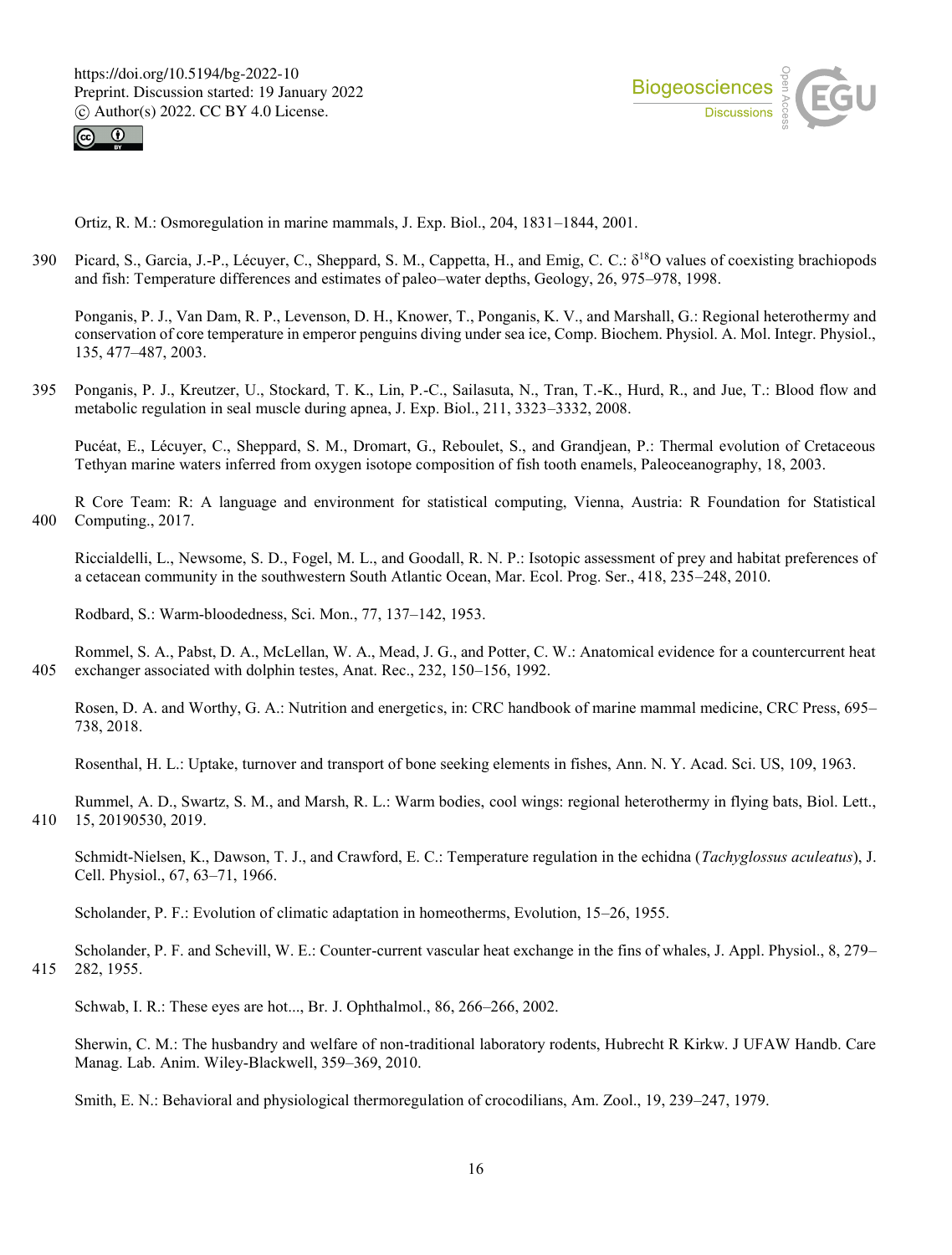



420 Stoehr, A., St. Martin, J., Aalbers, S., Sepulveda, C., and Bernal, D.: Free-swimming swordfish, *Xiphias gladius*, alter the rate of whole body heat transfer: morphological and physiological specializations for thermoregulation, ICES J. Mar. Sci., 75, 858– 870, 2018.

Stoskopf, M. K., Barrick, R. E., and Showers, W. J.: Oxygen isotope variability in bones of wild caught and constant temperature reared sub-adult American alligators, J. Therm. Biol., 26, 183–191, 2001.

425 Tattersall, G. J., Andrade, D. V., and Abe, A. S.: Heat exchange from the toucan bill reveals a controllable vascular thermal radiator, science, 325, 468–470, 2009.

Telfer, N., Cornell, L. H., and Prescott, J. H.: Do dolphins drink water?, J. Am. Vet. Med. Assoc., 157, 555–558, 1970.

Tomilin, A. G.: Notes on Siberian white-sided dolphin, Rybn. Khozaistvo, 26, 50–53, 1950.

Ungar, P. S.: Mammal teeth: origin, evolution, and diversity, JHU Press, 2010.

430 Watanabe, Y. Y., Goldman, K. J., Caselle, J. E., Chapman, D. D., and Papastamatiou, Y. P.: Comparative analyses of animaltracking data reveal ecological significance of endothermy in fishes, Proc. Natl. Acad. Sci., 112, 6104–6109, 2015.

Williams, T. M., Haun, J., Davis, R. W., Fuiman, L. A., and Kohin, S.: A killer appetite: metabolic consequences of carnivory in marine mammals, Comp. Biochem. Physiol. A. Mol. Integr. Physiol., 129, 785–796, 2001.

Yoshida, N. and Miyazaki, N.: Oxygen isotope correlation of cetacean bone phosphate with environmental water, J. Geophys. 435 Res. Oceans, 96, 815–820, 1991.

Young, D. D. and Cockcroft, V. G.: Diet of common dolphins (*Delphinus delphis*) off the south-east coast of southern Africa: opportunism or specialization?, J. Zool., 234, 41–53, 1994.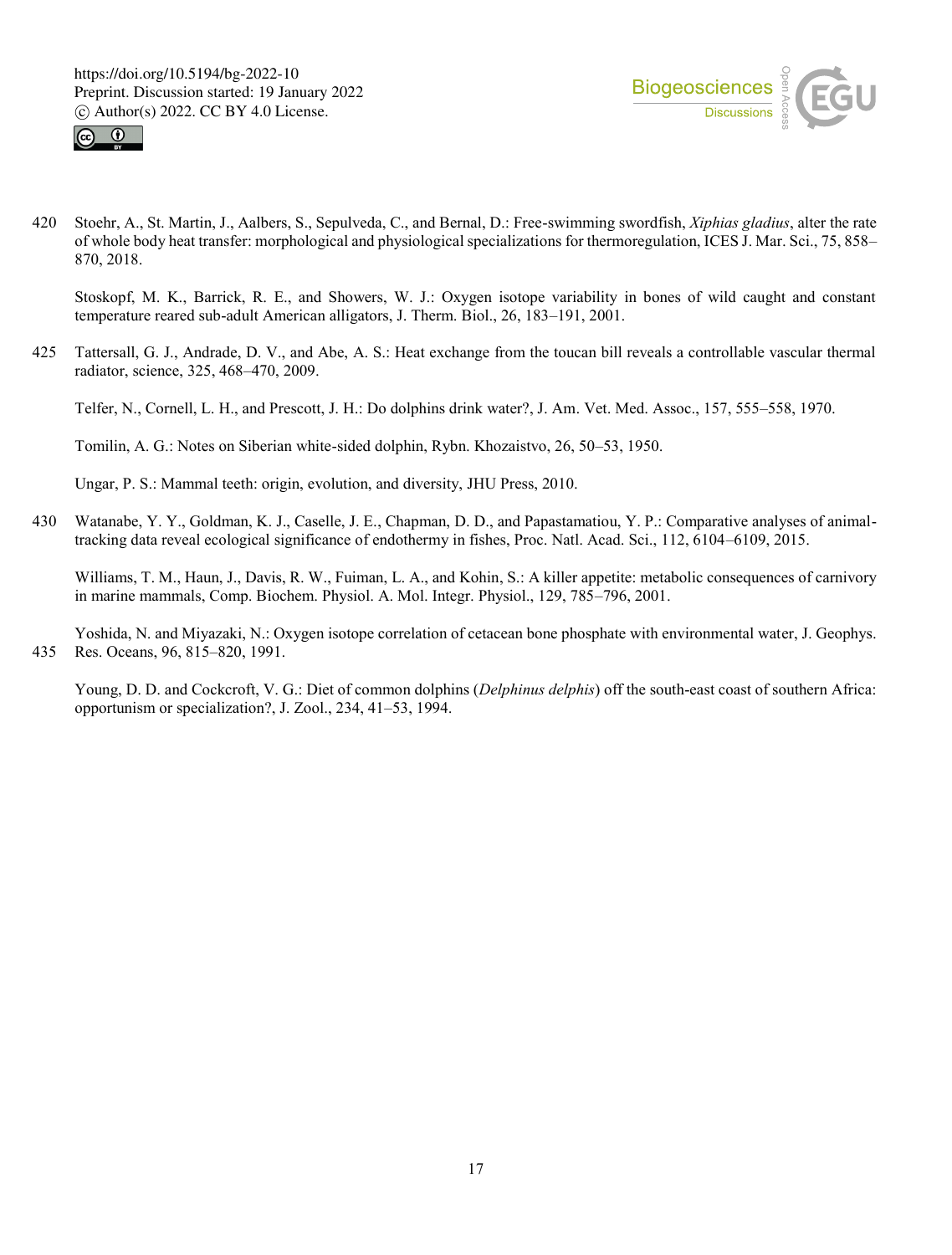



## **Figure caption**



440

**Figure 1. A.** Oxygen isotope variability within the skeleton of a North Atlantic *D. delphis delphis* (M.1162). Bone Δ18Op correspond to the difference between bone  $\delta^{18}O_p$  value and an average value of the skeleton expressed as its mid-range value  $((\delta^{18}O_{\text{max}} \cdot \delta^{18}O_{\text{min}})/2)$ . For paired skeletal elements as well as vertebrae centra and neural spines, the mean value is used. **B.** Boxplots showing the δ<sup>18</sup>O<sup>p</sup> values of skeletal regions for a North Atlantic *D. delphis delphis*. Asterisks indicate the 445 significance of the observed differences between pairs of groups: \*\* for  $p < 0.01$ . Outliers are plotted as small black circles. Abbreviation = App.: appendicular skeleton.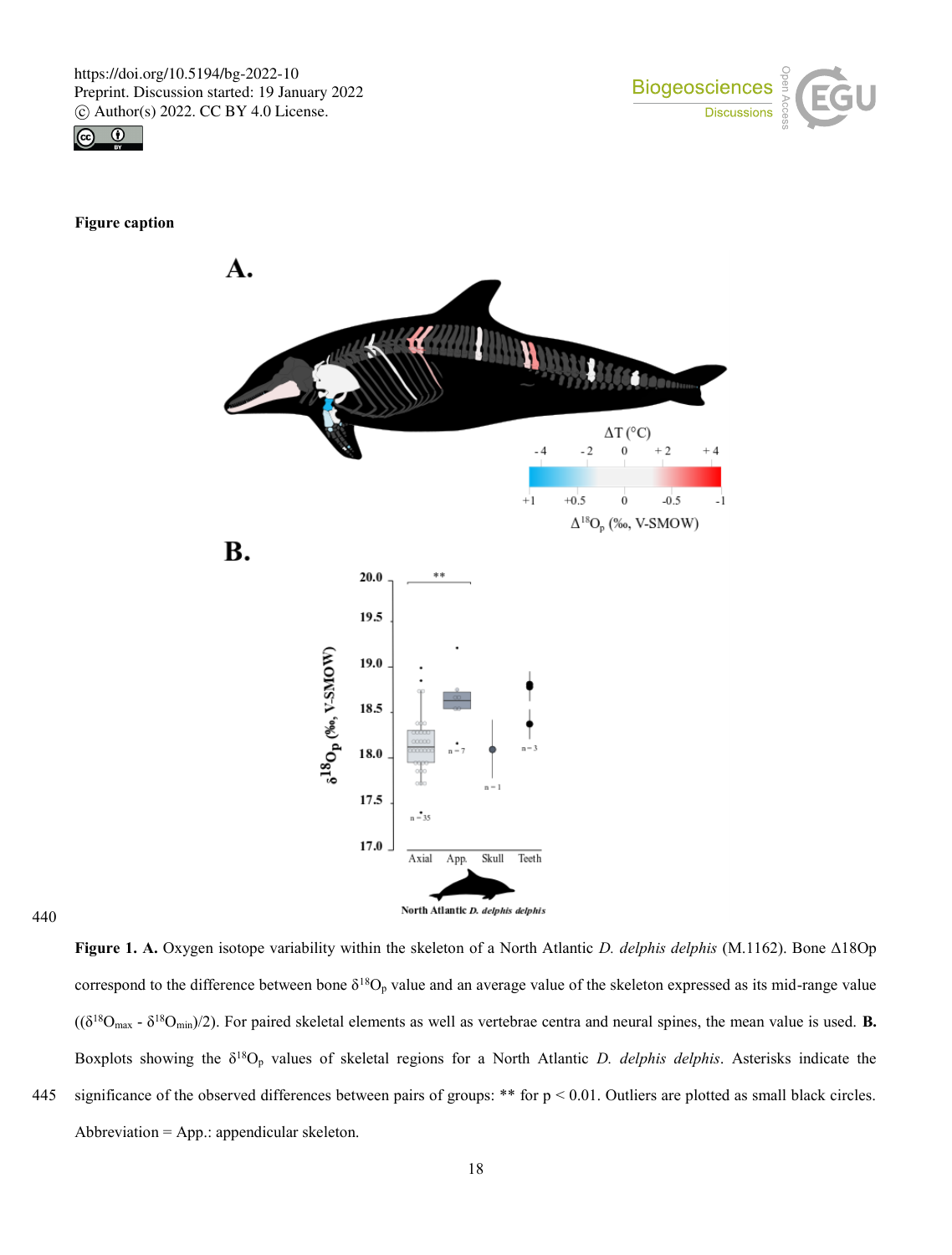





**Figure 2.** Oxygen isotope variability within the skeleton of *T. thynnus* (**A**) and *X. gladius* (**B**). For each specimen, bone Δ18Op 450 correspond to the difference between bone  $\delta^{18}O_p$  value and an average value of the skeleton expressed as its mid-range value  $((\delta^{18}O_{max} - \delta^{18}O_{min})/2)$ . For paired skeletal elements as well as vertebrae centra and neural spines and fin spines and rays, the mean value is used. Stars represented on the swordfish's skull represents the precise location of the sampling. **C.** Boxplots showing the δ<sup>18</sup>O<sup>p</sup> values of skeletal regions for *T. thynnus* and *X. gladius*. Asterisks indicate the significance of the observed differences between pairs of groups: ns (not significant) for  $p > 0.05$ , \* for  $p < 0.05$ , \*\* for  $p < 0.01$  (highly significant 455 difference). Outliers are plotted as small black circles. Abbreviations = Ax.a: axial anterior, Ax.p: axial posterior, Bran.: branchial arches and Ros.: rostrum.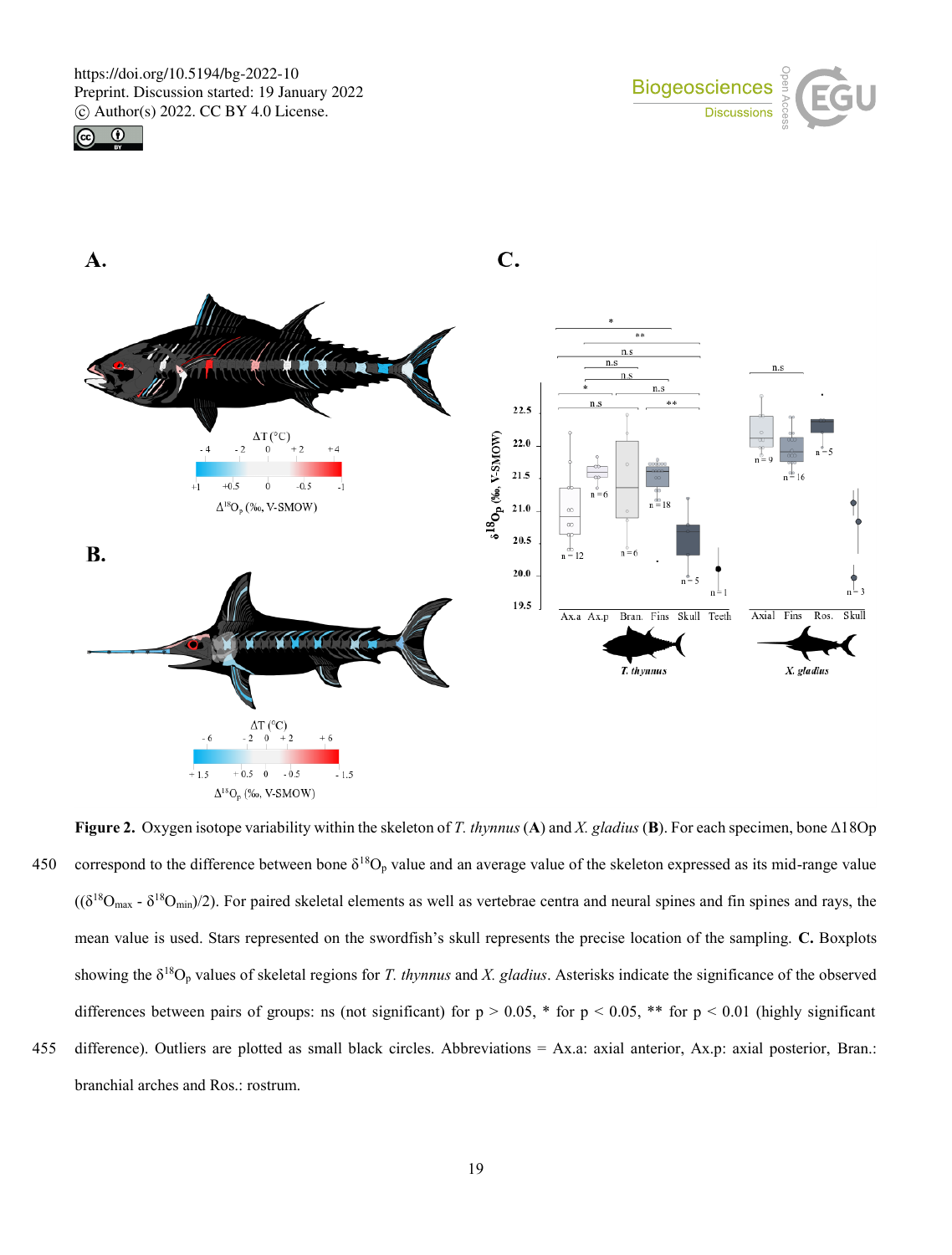





**Figure 3. A.** Estimated hydroxyapatite mineralization temperature from the phosphate-water oxygen fractionation equation 460 published by Lécuyer et al. (2013), where body water oxygen isotope composition ( $\delta^{18}O_{bw}$ ) for osteichthyans is assumed to be equals to the  $\delta^{18}O_{\text{sw}}$  value. Temperature estimates were done with the mean annual oxygen isotope composition of the Mediterranean Sea ( $\delta^{18}O_{sw} = 1.5 \pm 0.4$  ‰; electronic supplementary material, table S5). **B.** Estimated  $\delta^{18}O_{sw}$  from the